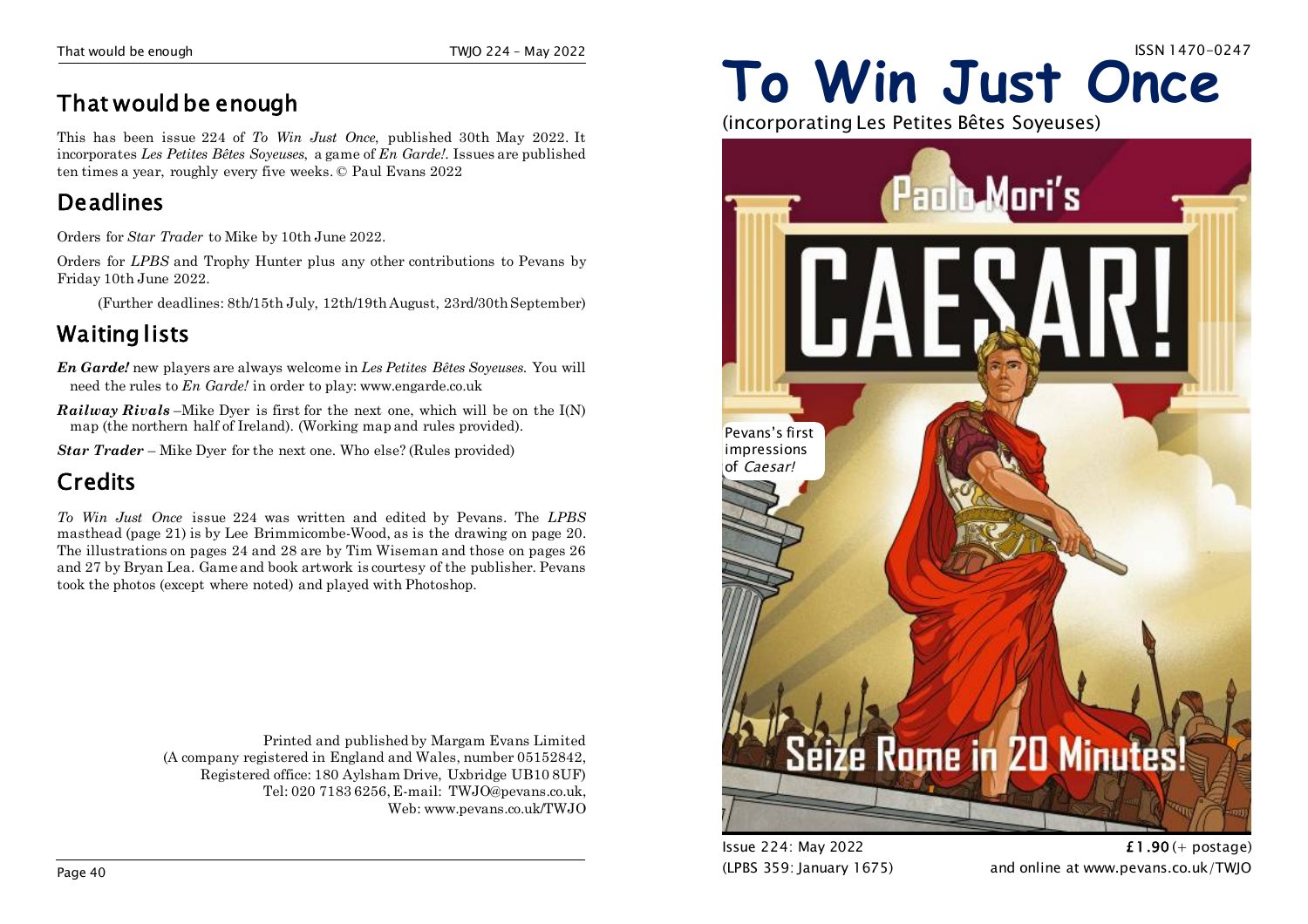### **Contents**

| Freshford (Railway Rivals game 15 - RR2469CT) 12 |  |
|--------------------------------------------------|--|
|                                                  |  |
|                                                  |  |
| Elmers End (Railway Rivals game 16 - RR24700) 14 |  |
|                                                  |  |
|                                                  |  |
|                                                  |  |
|                                                  |  |
|                                                  |  |
|                                                  |  |
|                                                  |  |
|                                                  |  |
|                                                  |  |
|                                                  |  |
|                                                  |  |
|                                                  |  |
|                                                  |  |
|                                                  |  |
|                                                  |  |
|                                                  |  |
|                                                  |  |
|                                                  |  |
|                                                  |  |
|                                                  |  |
|                                                  |  |
|                                                  |  |
|                                                  |  |

### **Chatter**

First off, my apologies that this issue is appearing two weeks later than expected. I may be in the process of ditching two of my bookkeeping clients, but they're still keeping me busy. I think I'm past the peak of the work now, though.

I've been keeping up my walking (just hit a new peak of four miles, though I'm not sure my pedometer app is 100% accurate: nearly four miles in 70 minutes?) and playing Pooh sticks when the opportunity presents. Overall, only 50% of my sticks make it through the bridge, which is disappointing.

Today's Pooh stick contenders are, in my left hand, chunky y-shaped stick and, on my right, slimmer banana-shaped stick. Careful timing sees the two sticks drop at the same time, but disaster! Banana-shaped stick hits a large leaf at the side of the stream and disappears from view under the foliage, while y-shaped stick is happily in the centre of the stream.

Oh dear, this is going to be another one-stick race. A couple of steps takes me to the other side of the bridge to await the result. Wait for it… Wait for it… (The flow has definitely reduced over recent weeks.) And here comes a stick… Yes, it's… banana-shaped stick! Several lengths ahead of its shorter rival, banana-shaped stick is speeding down the centre of the river (river!), while y-shaped stick spins lazily in its wake. Show-off.

Such fun!

#### **Online stats**

*TWJO* 223 came out on 13th April and the PDF versions were downloaded 191 times through the rest of the month. There were 33 further downloads of issue 222 in April, taking it to 303 in two months. And *TWJO* 221 has been downloaded 368 times since publication after attracting 30 in the month.

### **Letters**

Tim Macaire celebrates the new season with a warning.

*Spring is here! But, of course: "Farmers fear unkindly May/Frost by night and hail by day."*

An apposite bit of Flanders and Swann. Is Andy Kendall taking the mickey?

*Good to see the first of the occasional series of "Pevans Explores…"! It's been pretty good in the last few weeks with the trees in flower.*

Yes, t'May is definitely out in these parts, leading me to believe it's safe to "cast a clout". Meanwhile Jonathan Palfrey is more interested in the architecture.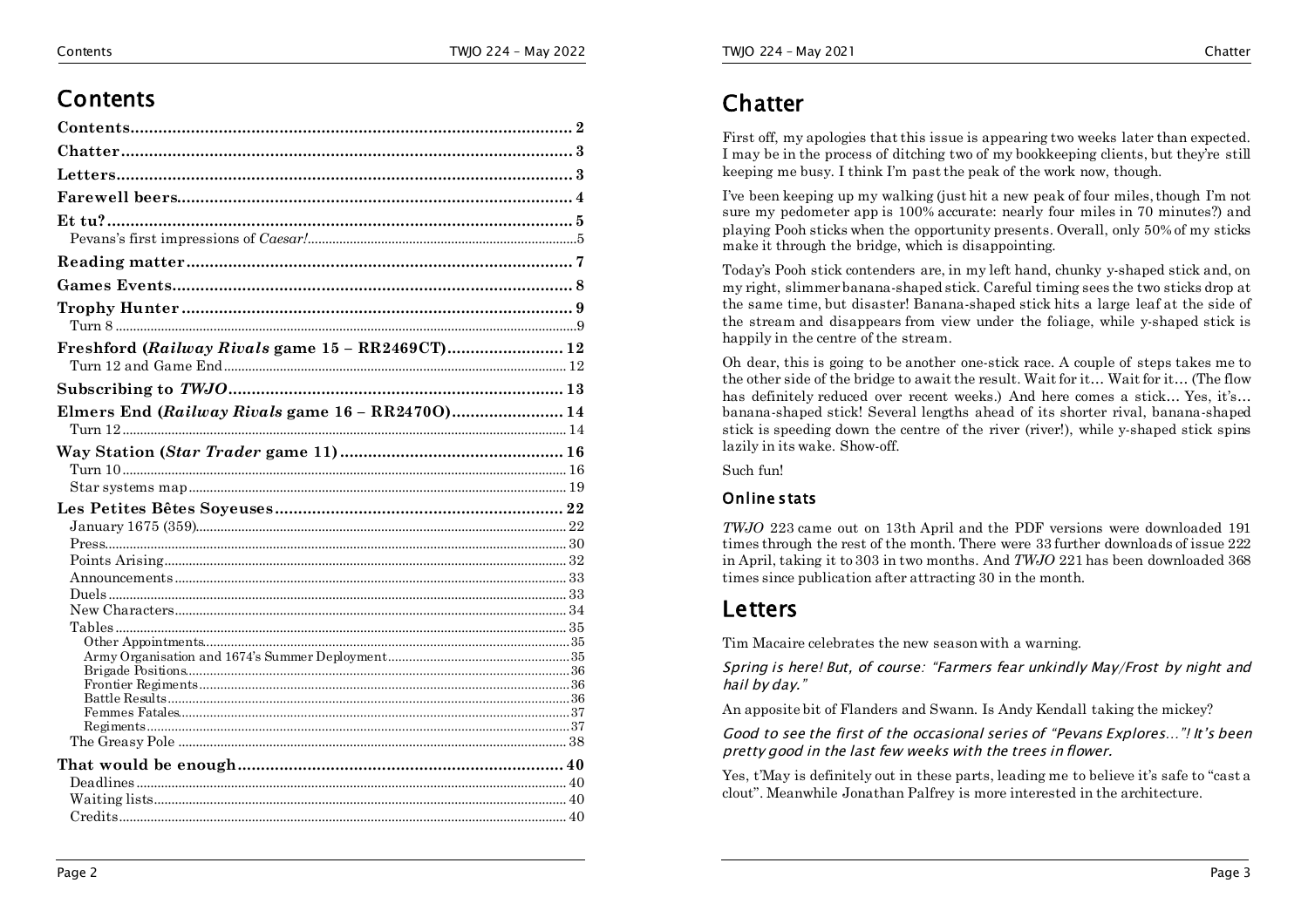*Thanks for TWJO 223 and your walking notes on page 3. I comment that all bridges in my experience are over the top, but it would be interesting to hear of one that went under the bottom.*

Ha, ha.

*I remember the idea of Pooh sticks, but I don't remember whether I've ever actually done it.*

Well, give it a go at the next opportunity. Jonathan moves on to SF.

*I vaguely remember reading Brin's original Uplift trilogy more than once, but I don't seem to have returned to it since 1991, so my memories of it have faded. I think I had somewhat mixed feelings about it.*

I found them terrific back in the day, but a bit more laboured on re-reading them now. Alex Bardy remembers the artwork.

*Your comments about* Startide Rising *brought back some memories, if only because the cover art is by Jim Burns, somebody I had the pleasure of meeting and interviewing in his home a long, long time ago… And I recall seeing the original painting in one of his home studios. Amazing talent.*

Nik Luker chips in on the beer-drinking front.

*Couple of nice beers have appeared on the shelves of my local Tesco store - Vocation Brewery's "Love & Hate" and Northern Monk's collaboration with SKGN "Faith in Futures". At 7.2% and 6.2% respectively you'll need to go a little easy on them though!*

Mmm, beer…

### **Farewell beers**

Parting company with one of my bookkeeping clients (I've been doing their books since 2012), they sent me a gift: a couple of selection cases from Beer Hawk (www.beerhawk.co.uk). These contained some familiar beers, such as Bitburger, Krombacher and Veltins Pilsners, which I've drunk on visits to Germany, and Franziskaner, a favourite wheat beer. There were also several that I recognised as

"brewed specially" for last year's Advent calendar. I'm guessing Beer Hawk is using up the leftovers.

However, there were quite a few interesting beers – and breweries – that were new to me. One of the surprises was the inclusion of a couple of Hofmeister brews (www.hofmeister.co.uk). Surprising because I remember this as a mass market brand from the 1980s with the iconic "follow the bear" TV adverts. The beer was rubbish. However, it turns out that the brand was purchased from Heineken and



re-launched in 2017 with beer brewed in Bavaria (at the Schweiger brewery). I've tried the Hofmeister Helles (5% alcohol by volume) and it was a decent drink. A clear yellow in the glass, though a bit too fizzy for my taste, there was a hint of honey to the taste, though it was nicely hoppy. I didn't get the mustiness I associate with Helles, but it was definitely drinkable.



The best of the Helles was München (5.2% abv), a "Munich Hell" from Spaten-Franziskaner in Munich (www.spaten.de). And a very nice Helles it was, too. A clear,

pale yellow, it had that slightly musty smell and taste that I expect from a Helles.



There were a couple of beers from ABK, the 700 year-old Aktien Brewery of Kaufbeuren in Bavaria (www.abkbeer.com). Their Hell (5%) was perfectly decent, but I was more impressed by their Edel (5.8%). It's a golden yellow with a definite head and has a noticeably malty and slightly sweet taste. Very nice. I see ABK does a Dunkel and a Weissbier, too, which I think I'll be trying.

It wasn't all German beers, though (well, one case was). There were pale ales, IPAs and some that defied

definition. I also enjoyed Caramel Moose (4.5% abv), a "choc & caramel stout" from Fierce Beer in Aberdeen. There was definitely caramel everywhere and it had a nice smokiness going down my throat.



As farewells go, that was pretty good.

### **Et tu?**

### **Pevans's first impressions of** *Caesar!*

Having enjoyed *Blitzkrieg!* (see my review in *TWJO* 207), I was keen to try out Paolo Mori's follow-up – also published by PSC Games (www.pscgames.co.uk). While *Blitzkrieg!* is sub-titled "WW2 in 20 minutes", *Caesar!* bears the legend "Seize Rome in 20 minutes". It's a confrontation across a map of the Mediterranean and surrounding territory for two players. They take the roles of Gaius Julius Caesar and Gnaeus Pompeius Magnus (aka Pompey the Great) in the civil war they fought for control of the Roman Republic.

As with *Blitzkrieg!*, players' options are limited each turn by their current 'hand' of chips. Here these are divided in two with a number, 'Influence', on each half. When placed, they go on the border between two provinces on the map, adding to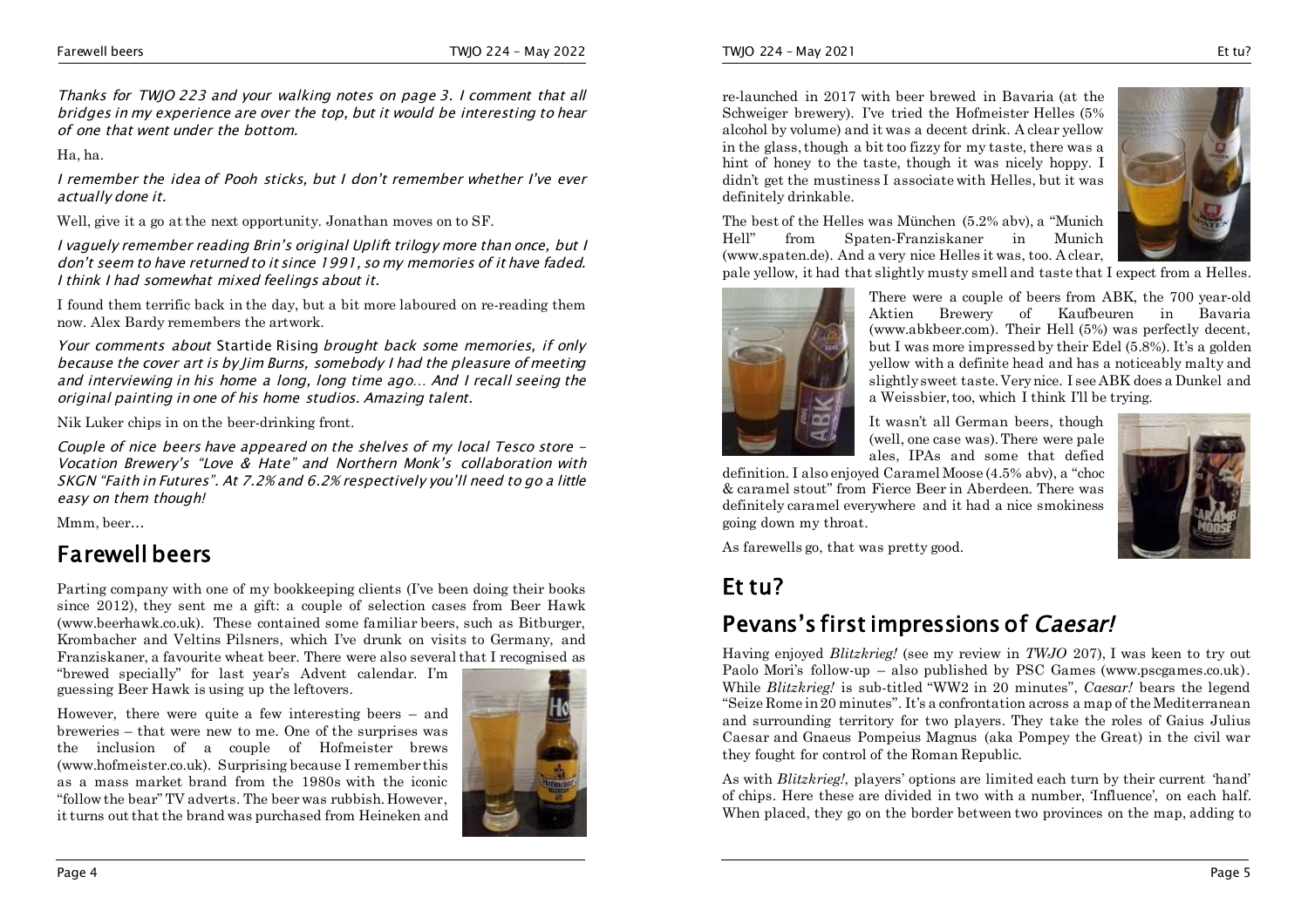the player's Influence in both provinces. And a player's turn consists of placing a chip and drawing another one.

When all the spaces around a province are filled with chips, the players get rewards. Whoever played the last chip takes the bonus token from the province. This provides an immediate advantage, such as taking another turn or drawing another chip to increase the player's 'hand' size. Then, whoever has the most Influence in the province places a control marker there. And the aim of the game is to be the first to play all your control markers.

There are extra ways of getting rid of control markers – such as when you take control of a province adjacent to one you already control – that provide players with something else to consider. However, the main thing to ponder is whether you're giving your opponent an opportunity when you place a chip.

I can already feel the tension of the game, which I expect to be similar to, but different from *Blitzkrieg!* where, I think, things build up more slowly. Here, every play requires thought about the tactical and strategic situation. And I really want the opportunity to play this against a real opponent – so far I have only been able to sample the solitaire game.



And a win for me, Caesar (in blue), against Auto-Crassus. On the Easy setting…

TWJO 224 – May 2021 Reading matter

The single player's opponent is 'Auto-Crassus' and its turn involves drawing a 'Command' tile that will see the automaton take one or two actions – and the challenge is made harder by altering the mix to include more two-turn tiles. Then Auto-Crassus has a list of preferences of what and where to play. Once you're familiar with these, you can manipulate it to your advantage. Sometimes. Mind you, I haven't tried it on the 'Hard' setting yet…

At first acquaintance, *Caesar!* is a worthy successor to *Blitzkrieg!* And a game I look forward to playing a lot more.

Caesar! *was designed by Paolo Mori and is published by PSC Games. It is a board game for 1-2 players, aged 14+, and takes 20 minutes to play.*

### **Reading matter**

The latest in Becky Chambers' "Wayfarer" series is *The Galaxy, and the Ground Within* and is an absolute delight. The story has a truly mixed bunch of characters – none of them human – stranded at a way station on a busy interstellar route. (The link with the Wayfarer crew of the first novel, *The Long Way to a Small, Angry Planet*, is that one of the characters is the lover of the Wayfarer's – human – captain.)



It explores the interactions of these different aliens and tells us

much more about the individuals and the species they represent. At the same time, the book expands our knowledge of Chambers' galactic civilisation – and particularly its politics. There is a bit of drama, but the book is mainly about the people. Typically, they are all well-intended, though this doesn't stop there being disagreements. These, of course, tell us far more than a civilised conversation would.

I really enjoyed this read and can't recommend it enough. And then, in the final Acknowledgements, Chambers writes "Ending a series is bittersweet…" Ending? The series? Nooooo! Just when she's introduced so many fascinating ideas, opened political cans of worms and introduced us to even more aliens. There must be so many more stories to tell in this universe. Please! (As an aside, I see *The Galaxy, and the Ground Within* has been nominated for a Hugo. It isn't often these days that I read something so soon after publication that it's only just been nominated for awards. So I'm chuffed. And my current read is Arkady Martine's *A Desolation called Peace*, which is also nominated. Double chuffed!)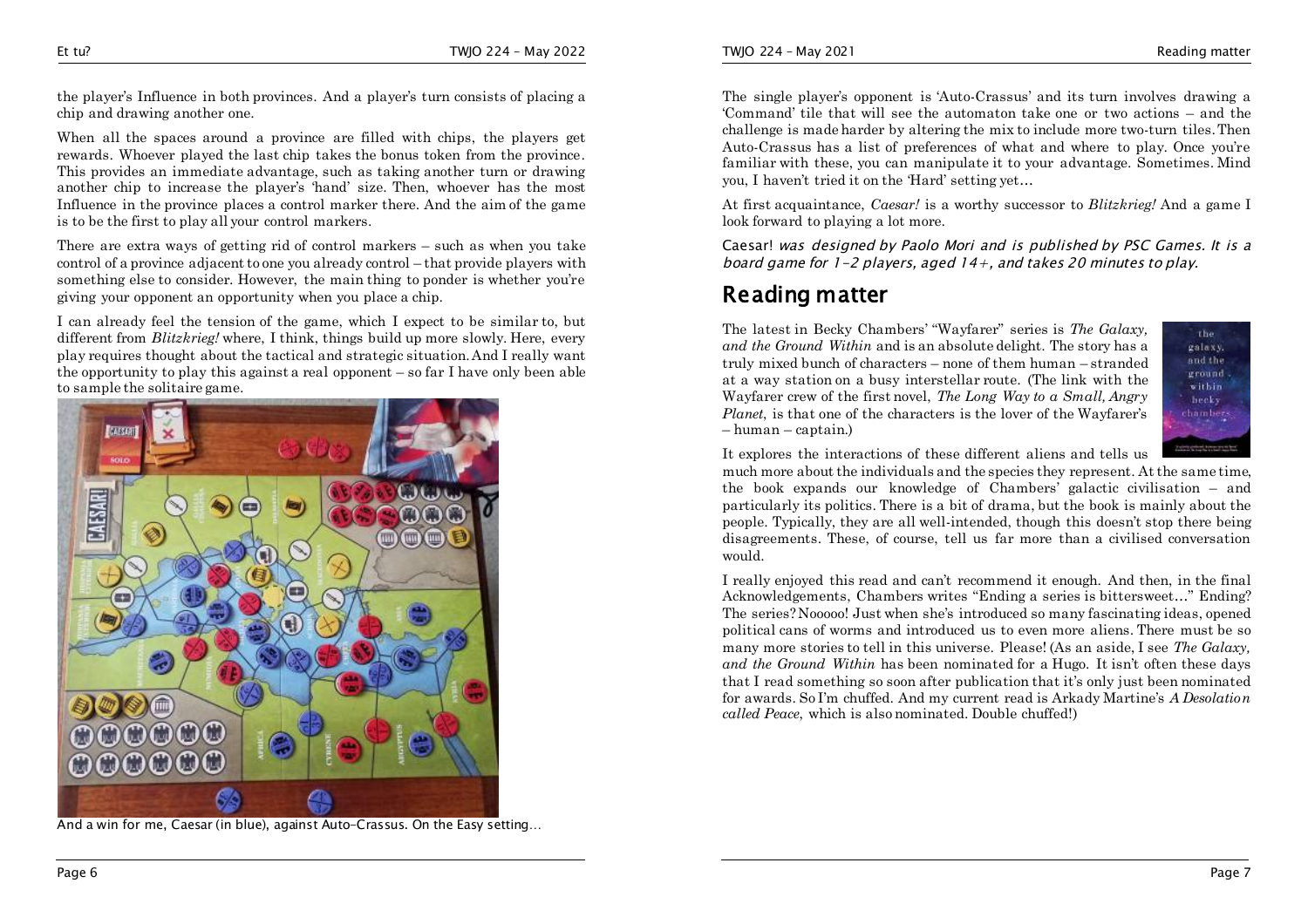### **Games Events**

Next weekend isn't just the Queen's latest Jubilee\*, it's the UK Games Expo: 3rd-5th June at the National Exhibition Centre. Lots of traders/exhibitors, demo and participation games galore, tons of tournaments and open gaming across Halls 1-3 of the NEC with more happening at the Hilton Metropole Hotel (a short walk from the halls). I won't be there this year, but it's well worth a visit or, indeed, a weekend. See www.ukgamesexpo.co.uk for full details and to buy tickets.

Advance notice of the Strange Games Festival, taking place this year 26th-29th August near Hailsham, East Sussex. According to what I've been sent, "It's a long summer weekend of games and camping with several hundred gamers. We have board gaming, roleplaying, werewolf, Blood on the Clocktower, Nerf Wars, archery and a lot more. There's marquees, campfires, pre-pitch options, food vans, a bar, even a stage and a relaxed chilled vibe." It's the "camping" bit that puts me off, but you can find out more at www.strangegamesfestival.co.uk

The following box concentrates on events I usually attend.

**Swiggers**: games club that meets occasional Wednesday evenings (co-ordinated) on WhatsApp) upstairs at The Shipwright's Arms, 88 Tooley Street, London SE1 2TF (next to London Bridge station) – though without me. We also play online at various websites on Wednesday evenings. For more info, see www.pevans.co.uk/Swiggers

**Games Games Games Days**: from noon(-ish) on the second Saturday each month at the Leon in Spitalfields Market (London E1 6DW). It's brightly lit, has big tables and they don't mind us stopping all afternoon. Closest stations are Liverpool Street (Tube and rail) and Shoreditch High Street (Overground). Please contact me if you're thinking of attending in case things have got in the way.

**UK Games Expo**: 3rd-5th June 2022 at the NEC. This is a public event that showcases games of all sorts with a huge trade hall plus demonstration and participation games and guests. For gamers there are lots of tournaments and open gaming. For details see www.ukgamesexpo.co.uk

**Spiel**: *the* board games event of the year. 6th-9th October 2022, at the Messe (Exhibition Centre) in Essen. Contact Friedhelm Merz Verlag, Postfach 210250, Bonn, 53157 Germany or see www.spiel-messe.com/en

**Mid***Con*: 4th-6th November 2022 at the Mickleover Court Hotel in Mickleover (near Derby). **Mid***Con* is a friendly board games convention, but was in a new venue in 2021 that I haven't been to. Expect mostly open gaming and a few organised events, including a Bring 'n' Buy. See www.midcon.org.uk.

For more extensive information on UK board games events, try The Queen's Lane Advertiser at www.boardgamers.org.uk/ qla.php

### **Trophy Hunter**

### **Turn 8**

**Latest shots** (Upper case = this turn; lower case = last turn; strikethrough = dead)

|                  | $\bf A$ | $\mathbf{B}$ | $\mathbf C$ | $\mathbf D$  | ${\bf E}$   | $\mathbf F$  | G            | H           | $\rm I$      | $\bf J$      | K           |              | $L$ M        | $N$ O       |                           | $\, {\bf P}$ | $\mathsf{Q}$ | $\mathbf R$  | $\mathbf S$  | $\mathbf T$ |
|------------------|---------|--------------|-------------|--------------|-------------|--------------|--------------|-------------|--------------|--------------|-------------|--------------|--------------|-------------|---------------------------|--------------|--------------|--------------|--------------|-------------|
| 1                |         |              |             |              |             | $\mathbf X$  |              |             |              |              |             |              |              |             |                           |              |              |              |              |             |
| $\overline{2}$   | m       | $\mathbf X$  | $\mathbf X$ |              |             |              |              |             |              |              |             | $\mathbf{g}$ | g            | g           |                           |              | $\mathbf{a}$ |              |              |             |
| 3                |         |              |             |              | g           | g            | $\mathbf{g}$ |             |              |              |             |              |              |             |                           |              | $\mathbf{a}$ | $\mathbf X$  |              |             |
| 4                |         | $\mathbf{a}$ |             |              |             |              |              |             | X            | X            |             |              |              |             |                           |              | $\mathbf X$  |              |              |             |
| $\overline{5}$   |         | $\mathbf a$  |             |              |             |              |              |             | $\mathbf X$  | X            |             |              |              |             |                           |              |              |              |              |             |
| 6                |         |              |             |              |             |              |              |             |              | $\mathbf X$  |             |              |              |             |                           |              |              |              |              |             |
| 7                |         | m            |             | $\mathbf{1}$ |             | $\mathbf{a}$ |              |             |              |              |             |              | $\mathbf X$  |             |                           | m            |              |              | ł            |             |
| 8                |         |              |             | ł            |             | $\mathbf{a}$ |              |             |              |              |             |              | $\mathbf X$  | X           |                           |              |              |              | ł            |             |
| $\boldsymbol{9}$ |         |              |             | ł            |             |              |              |             | $\mathbf{a}$ | $\mathbf{a}$ |             | $\mathbf{G}$ | $\mathbf{g}$ | ${\bf G}$   |                           | $\mathbf X$  |              |              | ł            |             |
| 10               |         |              |             |              |             |              | $\mathbf{a}$ | $\mathbf a$ |              |              |             |              |              |             |                           |              |              |              |              |             |
| 11               |         |              |             |              | $\mathbf X$ |              |              |             |              |              |             |              |              | $\mathbf X$ | $\mathbf X$               |              | e            | $\mathbf x$  | $\mathbf X$  |             |
| 12               |         |              |             |              |             | $\mathbf X$  |              |             |              |              |             | $\mathbf X$  | $\mathbf X$  | $\mathbf X$ |                           | $\mathbf X$  | $\mathbf X$  | $\mathbf x$  |              |             |
| 13               | X       | X            | $\mathbf X$ |              |             |              |              |             |              | m            |             |              |              |             |                           |              | $\mathbf X$  |              |              |             |
| 14               |         |              |             |              |             | $\mathbf{g}$ |              |             |              |              |             |              |              |             | $\boldsymbol{\mathrm{X}}$ |              |              | $\mathbf X$  |              |             |
| $15\,$           |         | $\mathbf{g}$ |             |              |             | $\mathbf{g}$ |              |             |              |              |             |              | $\mathbf{l}$ |             |                           |              |              | $\mathbf{a}$ | $\mathbf X$  |             |
| $16\,$           |         | $\mathbf{g}$ |             |              |             | $\mathbf{g}$ |              |             |              | X            |             |              | $\mathbf{l}$ |             |                           |              |              | $\mathbf{a}$ | $\mathbf X$  |             |
| 17               |         | $\mathbf{g}$ |             |              |             |              |              | m           |              |              |             |              | $\mathbf{l}$ |             |                           | $\mathbf X$  |              |              |              |             |
| 18               |         |              |             |              |             | $\mathbf{a}$ |              |             |              |              |             |              |              |             | X                         | X            | $\mathbf{g}$ | g            | $\mathbf{g}$ |             |
| 19               |         |              |             |              |             | $\mathbf a$  |              |             | $\mathbf X$  |              |             | $\mathbf X$  |              | $\mathbf X$ |                           | $\mathbf{s}$ | $\mathbf X$  |              |              |             |
| $20\,$           |         |              |             |              |             |              |              |             |              | $\mathbf X$  | $\mathbf X$ | $\mathbf X$  |              |             |                           |              |              |              |              |             |

Chris Baylis is pessimistic (or is it realistic?): "This week's wasted ammo goes into those two squares."

While Colin Bruce is exultant: "Ha! Got that antelope right between the eyes."

The Gorilla is finished off, but nobody finds anything else. With the points shared, the scores don't move much, but Mike Pollard retains his lead.

<sup>\*</sup> My father insists that a Jubilee specifically and solely marks 50 years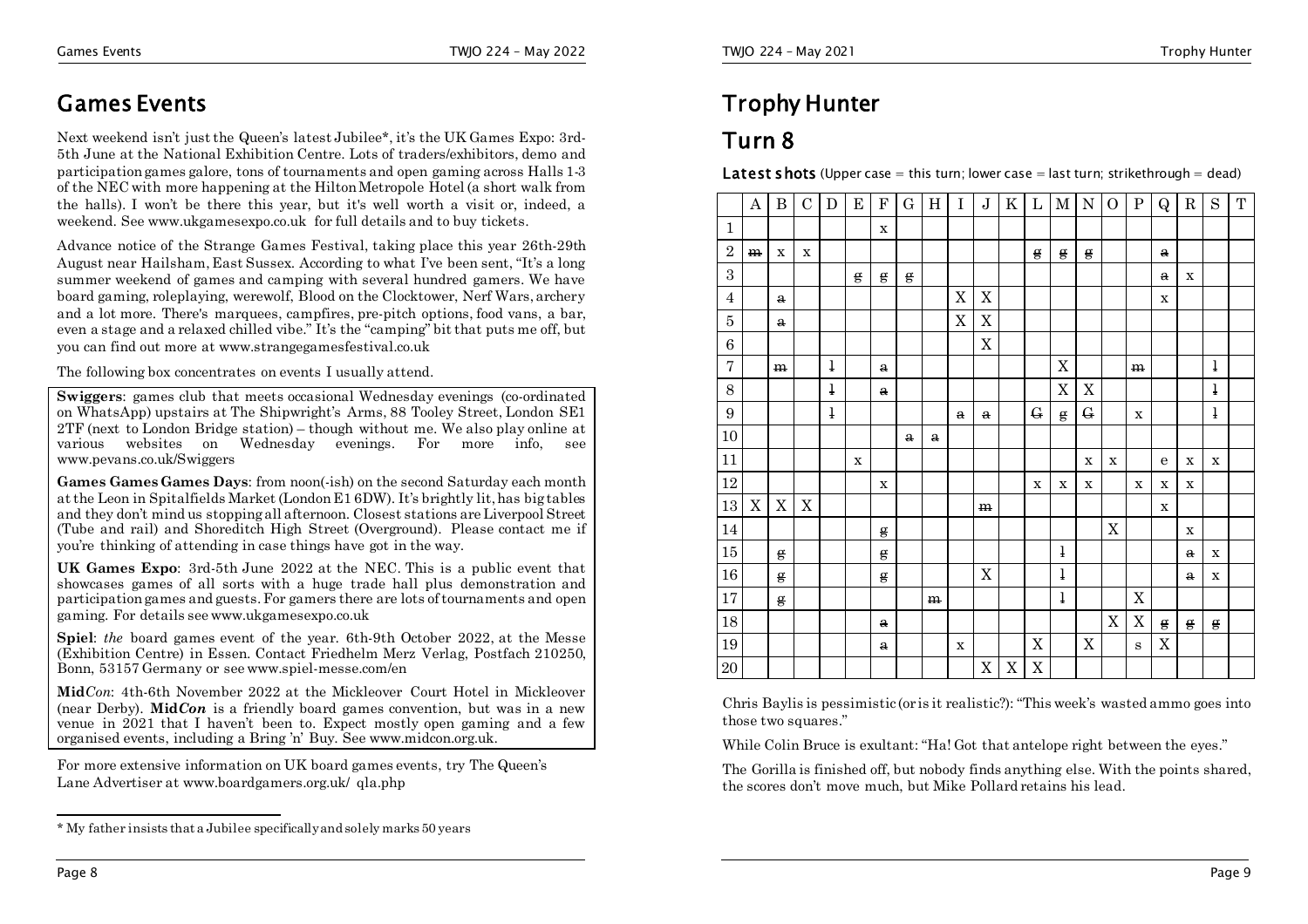#### **What's this all about**

**Key** 

This game is essentially a *Battleships* variant and is open to all readers of *TWJO*. The 20 x 20 grid represents a safari park that needs to cull some of its animals (except the elephants). The players are hunters out to bag trophies.

All you have to do each turn is nominate two squares to take pot-shots at: F9 and M17, say (the second is only used if the first misses). Letters (A-T) run across the top of the grid and numbers (1-20) and down (thus A1 is the top left corner).

The first hit on each animal scores points in proportion to its size. For example, a Lion is three squares and  $15$  points, so the fi

#### **Scores**

| Player                 | <b>Shots</b> | This turn | Total |
|------------------------|--------------|-----------|-------|
| Martin Abrahams        |              |           | 1.33  |
| Alex Bardy             | M8, N8       | 0         | 8.33  |
| Chris Baylis           | J5, J6       | 0         | 7     |
| Chris Boote            |              |           | 0     |
| Colin Bruce            | M8, N9       | 0.57      | 10.24 |
| <b>Charles Burrows</b> | L9           | 1.33      | 10.97 |
| Peter Card             |              |           | 5.33  |
| Mark Cowper            |              |           | 3.5   |
| Mike Dommett           | 15, L19      | 0         | 9.5   |
| Jerry Elsmore          |              |           | 4.71  |
| Alex Everard           |              |           | 8     |
| <b>Anthony Gilbert</b> | O18, N19     | ი         | -8.5  |

| . а шон<br>l worth<br>rst hit | diagonal squares and<br>squares a turn. |       |  |
|-------------------------------|-----------------------------------------|-------|--|
| Shots                         | This turn Total                         |       |  |
|                               |                                         | 1.33  |  |
| M8, N8                        | 0                                       | 8.33  |  |
| J5, J6                        | 0                                       | 7     |  |
|                               |                                         | 0     |  |
| M8, N9                        | 0.57                                    | 10.24 |  |
| L9                            | 1.33                                    | 10.97 |  |

| Animals       | Symbol | Size<br>$(squares)$ on grid | Number  Points | <b>Value</b> |
|---------------|--------|-----------------------------|----------------|--------------|
| Bush          | B      |                             | 12             |              |
| Monkey        | М      |                             | 12             | 4            |
| Antelope      | А      | 2                           | 9              | 8            |
| Snake         | S      | 2                           | 7              | 10           |
| Gorilla       | G      | 3                           | 6              | 12           |
| Lion          |        | 3                           | 3              | 15           |
| Elephant      | E      | 4                           | 2              | $-20$        |
| Other symbols |        |                             |                |              |

**Size** 

X Missed shot UPPER  $CASE = this turn, lower case = last turn,$  $\mathsf{Striketh}$ rough = dead animal *Notes: animals go up and down or left and right,* 

*not diagonally, with two exceptions. Elephants are blocks of four squares; each Snake is two*  moves by up to three

#### **Scores (cont'd)**

| Player               | <b>Shots</b>          | This turn | <b>Total</b> |
|----------------------|-----------------------|-----------|--------------|
| <b>Bill Hay</b>      | 15, J16               | 0         | 3            |
| <b>Bill Howell</b>   | M7, L9                | 1.33      | 8.60         |
| Andrew Kendall       | J20, K20              | 0         | $-2$         |
| <b>Nick Kinzett</b>  |                       |           | 0            |
| Andrew Larder        | B13, A13              | 0         | 0.8          |
| Nik Luker            | M7, N9                | 0.57      | 11.37        |
| Tim Macaire          | P17, L20              | 0         | 8.33         |
| <b>Brad Martin</b>   | P18, N9               | 0.57      | 5.28         |
| <b>Bill Michell</b>  |                       |           | $\mathbf 0$  |
| <b>Graeme Morris</b> | L9                    | 1.33      | 4.09         |
| Jonathan Palfrey     | M7, N9                | 0.57      | 4.53         |
| Rob Pinkerton        |                       |           | 4.96         |
| Mike Pollard         | M8, N9                | 0.57      | 16.40        |
| Alex Richardson      |                       |           | 0            |
| Chris Rudram         | J4, J5                | $\Omega$  | 7.7          |
| Matt Shepherd        |                       |           | 1.33         |
| Charlie Sundt        |                       |           | 7.83         |
| Gerald Udowiczenko   |                       |           | 3.34         |
| Pam Udowiczenko      | C <sub>13</sub> , 014 | 0         | 5            |
| Phil Urquhart        |                       |           | 1.33         |
| Ray Vahey            | 15, J4                | 0         | 7.04         |
| <b>Matthew Wale</b>  | M7, N9                | 0.57      | 10.24        |
| Graeme Wilson        | 14, Q19               | 0         | 3.17         |
| Paul Wilson          | N9                    | 0.57      | 5.20         |

scores  $15/3 = 5$  points. If several players hit the same square at the same time, they share the points; if several players hit different squares of the same animal at the same time, they get the points for the square they hit.

Once an animal has been identified, subsequent shots share the points of new squares hit (no more points for the first square/s). So if players A and B hit the second square of that lion and C gets the third, C gets 5 points, A and B 2½.

An animal is dead when all its squares have been hit. No more points can be scored for this animal.

After 10 turns or when the board is clear (except for any snakes), the player with the most points wins.

**Send shots to Pevans at 180 Aylsham Drive, Uxbridge UB10 8UF or to TWJO@pevans.co.uk by 10th June 2022.**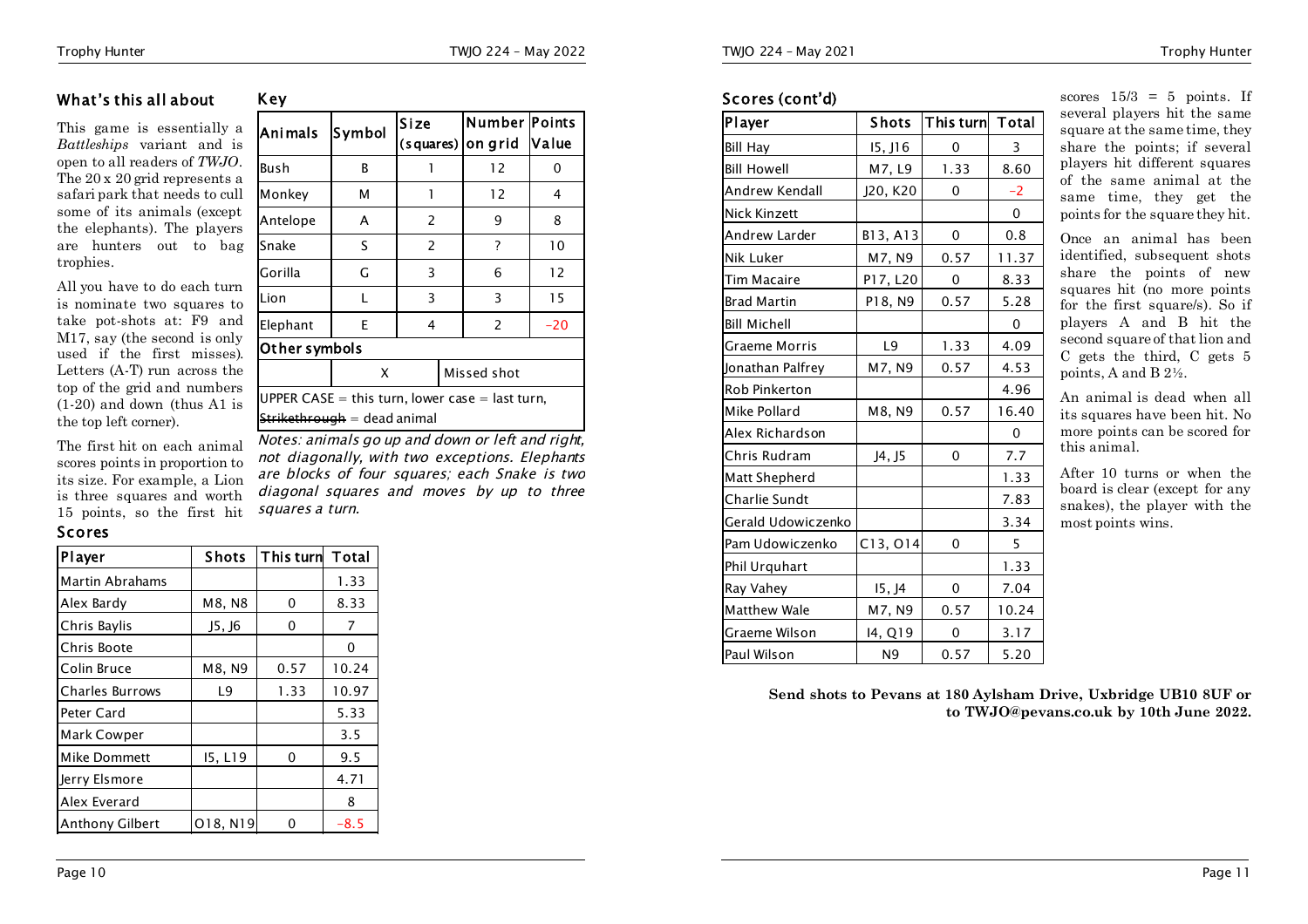### **Freshford (***Railway Rivals* **game 15 – RR2469CT)**

### **Turn 12 and Game End**

BIEN's INTERNATIONAL EXPRESS NETWORK stays in front, though RED LINE RALE was still closing the gap. The other two finished equal third. Just the two Game End Statements from players.

#### **This turn's races**

|                                                   | Race results |                       |                |              |              | Scores       |            |         |  |  |
|---------------------------------------------------|--------------|-----------------------|----------------|--------------|--------------|--------------|------------|---------|--|--|
|                                                   |              |                       |                | <b>BIEN</b>  | <b>CHAIR</b> | <b>RLR</b>   | <b>CJR</b> |         |  |  |
| 36                                                | 12           | Reading               | 31             | High Wycombe |              | 10           | $20 - 2$   | $0 + 2$ |  |  |
| 37                                                | 32           | Beaconsfield          | 44             | Buckingham   | 0            | 20           | 10         |         |  |  |
| 38                                                | 21           | Abingdon              | 42             | Aylesbury    |              |              | 20         | 10      |  |  |
| 39                                                | 26           | Princes<br>Risborough | 53             | Hitchin      | 20           |              | $10-2$     | $0 + 2$ |  |  |
| 40                                                | 66           | London                | S <sub>4</sub> | North        | 10           | $\mathbf{0}$ | $20 - 2$   | $+3$    |  |  |
| 41                                                | 62           | London                | 51             | Dunstable    | 20           |              |            |         |  |  |
| 42<br>S <sub>6</sub><br>15<br>Windsor<br>Shopping |              |                       |                |              | 20           |              | 10         |         |  |  |
|                                                   | <b>TOTAL</b> |                       |                | 50           | 50           | 74           | 27         |         |  |  |

#### **Builds and Points**

**BIEN'S INTERNATIONAL EXP-RESS NETWORK** (BIEN), Christian Bien – Red **Builds**: None **Points**: 358 +50 = **408 First CHILTERN HALL AND IN RAILS BEYOND YONDER STOKE-CHURCH** (CHAIRBOYS), Mark Cowper – Black **Builds**: Gilbert – Purple **Builds**: None Pinkerton – Blue **Builds**: None

None **Points**: 247 +50 = **297 Third equal** **RED LINE RALE** (RLR), Anthony **Points**: 295 +74 = **369 Second**

**CANTERBURY RAILS** (CJR), Rob **Points**: 270 +27 = **297 Third equal**

#### **Game end statements**

#### **Canterbury Rails: Rob Pinkerton (=3rd)**

Thank you everyone for such an awesome game, I really liked this map!

#### **Red Line Rale: Anthony Gilbert (2nd)**

I was happy with my loop, and not at all worried that Christian struck out alone whilst the rest of us charged headlong and largely in lockstep to the Red Lion at Princes Risborough, even when he took the lead through the building phase and I was left in last place. Then the races started. I found myself falling further behind and, even on my strongest rounds, made little headway. Turn 11, finally, was extremely kind to me, and I reckon the favourable routes in the final round will see me cling to second (touch wood).

Congratulations to Christian on his convincing victory, many thanks to Mike for running the game despite his personal challenges, and I hope to see you all in the next one.

#### **Bien's International Express Network: Christian Bien (1st)**

I finally won a game again. The parallel building of my opponents in the early stages certainly helped me a lot. Many thanks to Mike for the game management.

#### **GM Notes**

The game was perhaps decided when three players started with identical routes through the Chilterns to Oxford. Though BIEN's network was invaded later, it gave him an advantage he never lost.

### **Subscribing to** *TWJO*

*TWJO* is published on paper and online at www.pevans.co.uk/TWJO (as a free PDF). If you want to play in any (or all) of the games in *TWJO*, you have two options. You can subscribe to the paper edition, which includes playing in the games. Or you can take the PDF edition and pay the "games only" subscription.

The table on the right shows the costs for the paper edition, including postage, and the games only subscription.

|                                      | UK                         | Rest of Rest of Games<br>Europe World | only |
|--------------------------------------|----------------------------|---------------------------------------|------|
| $10$ -issue (1 year)<br>subscription | £27.00 £36.00 £43.00 £5.00 |                                       |      |

To subscribe, send your name, address and payment to *To Win Just Once*, 180 Aylsham Drive, Uxbridge UB10 8UF, UK or TWJO@pevans.co.uk. You can pay by bank transfer (contact me for the account details), by UK cheque (payable to Margam Evans Ltd) or by PayPal to TWJO@pevans.co.uk. Or subscribe online at www.pevans.co.uk/TWJO, where you can pay by credit card or PayPal account.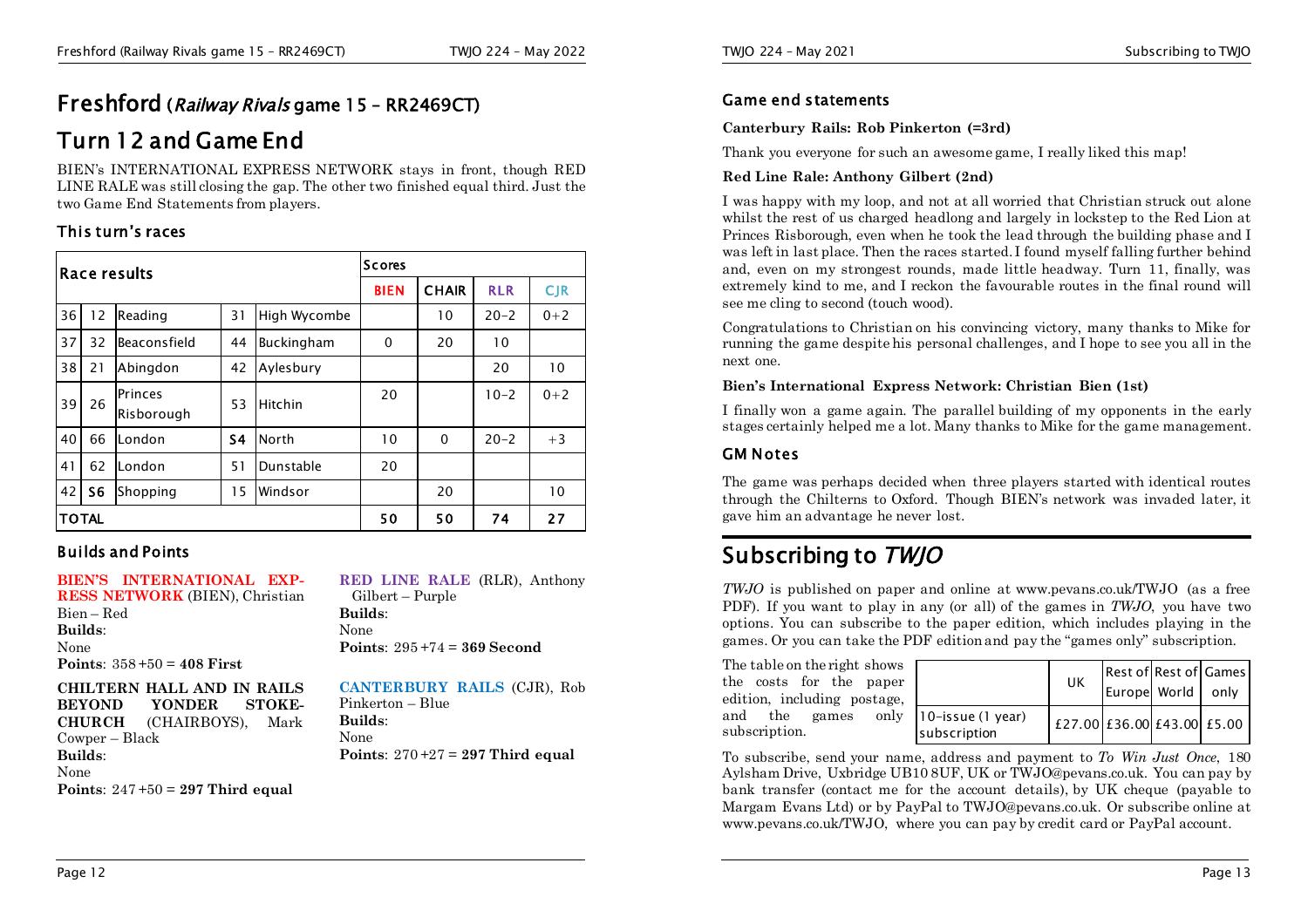# **Elmers End (***Railway Rivals* **game 16 – RR2470O)**

### **Turn 12**

BASH finishes almost level with RAREBIT CYMRU RAIL. UNORTHODOX ENGINEERS opened up a winning lead over GERALD'S WESTERN RAILWAY to take the game. But a close finish between all the players.

#### **This turn's races**

|    | lRace results |               |                |                        |          | Scores               |                      |             |  |
|----|---------------|---------------|----------------|------------------------|----------|----------------------|----------------------|-------------|--|
|    |               |               |                |                        | UE       | <b>RCR</b>           | <b>GWR</b>           | <b>BASH</b> |  |
| 36 | 11            | Llanelli      | 46             | Treherbert             | $10 - 7$ |                      | $10$ JR $+7$<br>$+5$ | 10JR        |  |
| 37 | 45            | Glyncorrwg    | 64             | Maesteg                | $10+6-2$ |                      | $20+2-6$             |             |  |
| 38 | S6            | East/North    | 36             | Mumbles                |          | $10-6$               |                      | $20 + 6$    |  |
| 39 | 53            | Seven Sisters | S <sub>3</sub> | Llanelli/Burry<br>Port | $10 + 8$ | 20                   |                      | $0 - 8$     |  |
| 40 | 16            | Carmarthen    | 21             | Gowerton               |          | $20 - 6$             |                      | $10 + 6$    |  |
| 41 | 65            | Pontycymmer   | 24             | Glanamman              | $10+4-8$ | $10$ JR $-2$<br>$+5$ | $10$ JR $-2$<br>$+3$ |             |  |
| 42 | 54            | Resolven      | 31             | Pontadarwe             | $20 + 6$ | $10-6$               |                      |             |  |
|    | <b>TOTAL</b>  |               |                | 67                     | 55       | 49                   | 44                   |             |  |

#### **Builds and Points**

#### **UNORTHODOX ENGINEERS**

(UE), Jonathan Palfrey – Green **Builds**: None **Points**: 312 +67 = **379 First**

**Points**: 263 +55 = **318 Third**

**GERALD'S WELSH RAILWAY** (GWR), Gerald Udowiczenko – Red

**Builds**: None **Points**: 293 +49 = **342 Second**

**BABEL AND SWANSEA HAUL-AGE** (BASH), Bob Blanchett – Blue

#### **RAREBIT CYMRU RAIL** (RCR), Mike Dyer – Black **Builds**: None

None **Points**: 268 +44 = **312 Fourth**

**Builds**:

#### **Game end statements**

#### Unorthodox Engineers: Jonathan Palfrey (1st)

Thanks to all for an interesting game. It's funny how it works out in practice. Gerald never got out of the southeast but he's competing strongly (and may yet win), whereas Mike connects north, west, and centre, but isn't scoring so well; his routes tend to be roundabout. The game can be won by monopolizing one region and ignoring the rest, which is why I tried to get into the southeast myself and not leave it entirely to Gerald. The west was less important from my point of view because Bob and Mike were competing for that anyway; but I put in a little westward extension anyway.

#### **Rarebit Cymru Rail: Mike Dyer (3rd)**

What a sad state of affairs that was! A strong lead in the builds turned out to be a poor set of tracks to race on. Well done to the leaders, and to Bob for a terrific comeback on the races. At least the struggle with spelling all those Welsh town names is finally over! [Oh, I agree.]

#### **Gerald's Welsh Railway: Gerald Udowiczenko (2nd)**

As always many, many thanks to Mike for running the game. I was a little surprised that I didn't have more joint runs, which is what I was gambling on and I messed up my building through Mountains. I should have planned it better and started sooner, as those builds are so expensive and the amount you can build each turn drops (which I totally forgot about).

Well done to Jonathan on winning, or bad luck on coming second (but I think Jonathan has too much of a lead to be caught). In the end the Unorthodox Engineers railway was the more successful one (I won't say best), as it got everywhere, which on a map like this is a real achievement. But saying that it's nice to see come the last turn of the game, depending on dice rolls, anyone could still win, so covering all bets, well done Mike & Bob.

It looks like we'll all finish within 40(ish) points of each other, which just goes to show how hard a map this is. Well done to everyone on a very entertaining game, and look forward to battling against you again sometime soon

#### **Babel and Swansea Haulage: Bob Blanchett (4th)**

Thanks to Mike for running the game and patience with me as a newbie. I've had *RR* for years and only begun playing postally during the pandemic – could never get any takers locally. Grateful for the chance to play and keep learning and will do again.

#### **GM Notes**

I was expecting more joint runs, but that often seems less common in postal games. UE had the most central position and I think benefitted from that. Thank you, all.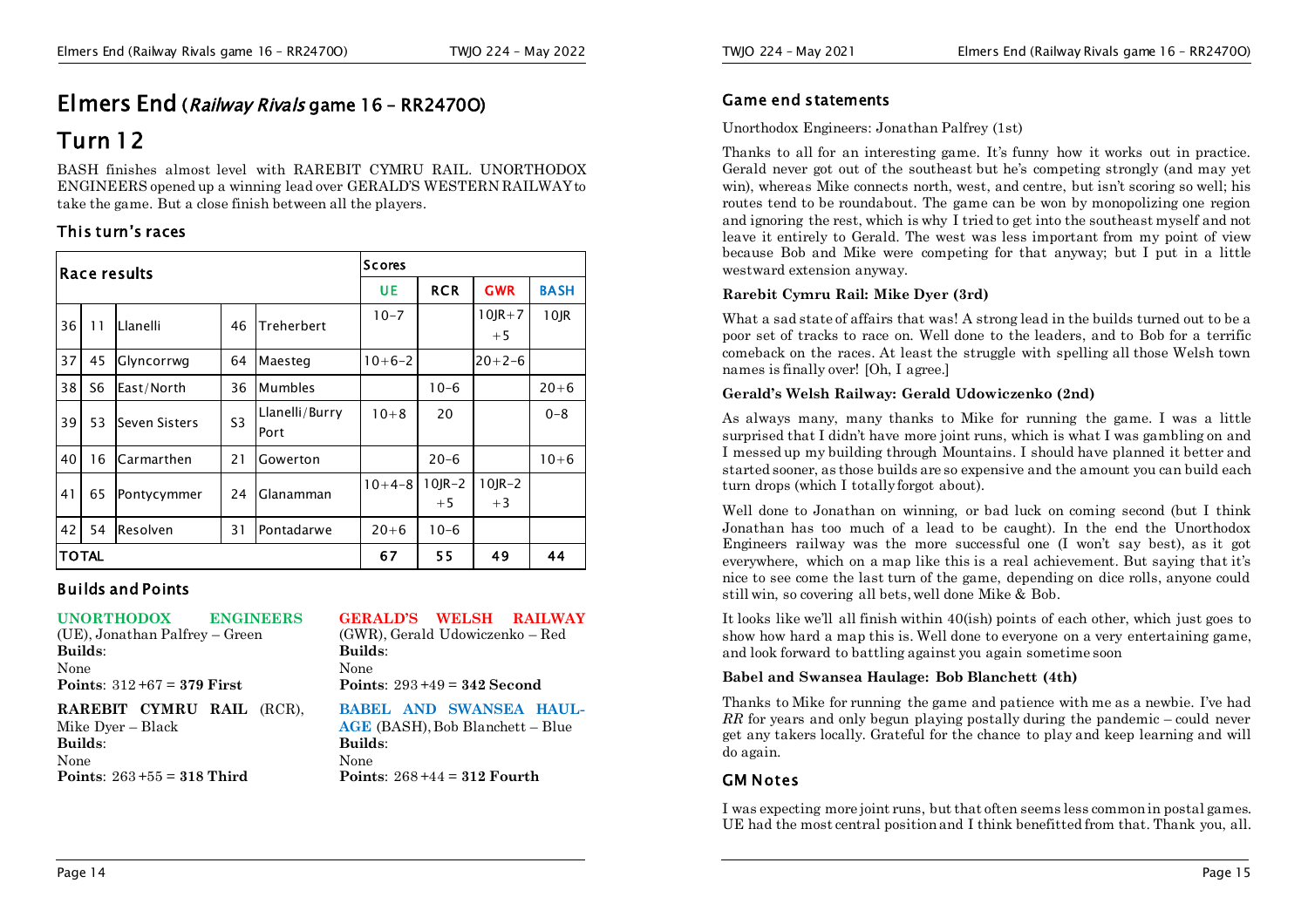## **Way Station (***Star Trader* **game 11)**

### **Turn 10**

*The explosions at Sigma Draconis indicated that the AIA, thought to have been beaten, still has teeth and used them to savage any ships they could in the Spaceport. Fortunately, only HAPPY FEATURES's ship was hit and the lost pod can be replaced.*

PETROLEUM AND OTHER COLONIAL GOODS bought two new Warehouses, in locations hitherto free, so one at Alpha Centauri and one at Beta Hydri.

SIRIUS CYBER tried to carry out various actions it wasn't actually able to do, but did increase their Political Connections. They also upgraded all their ships with A class crews.

COSTA NOSTRA COFFEE INC. sold one of their ships, the Expresso, for a massive 130% of value, and sold a warehouse at Mu Herculis. However their balance remains below the outstanding loan. Nobody paid anything to them this Quarter, but then the armed ship wasn't in Mu Herculis System Space.

TRADIAETH A MASNACHWYR TEGWEN jumped in and took OP 5, loading Furs at Mu Herculis. With the Passenger income from the 11-strong fleet, they were finally able to pay off their loan and are now debt free. They even improved their reputation, though not by much.

AMALGAMATED INDUSTRIAL ENGINEERING were quiet this Quarter.

MINING & MORE gained the first Market Manager position between the Corporations.

HARRIMAN ENTERPRISES launched their Corco Iota hull, the DeeDee, with A class crew, 4 Light Weapons and 2 Passenger pods. Taking out a 300 HT loan over 4 Quarters, they then laid down a new Phoenix Hull in the vacated berth at Tau Ceti Shipyards.

HAPPY FEATURES bought two more Isotope Factories on Sigma Draconis and laid down a new Phoenix Hull, named "Bee's Knees", with A class crew and 6 Cargo pods at the Tau Ceti Shipyards.

In trading, Gamma Leporis was quiet.

At Epsilon Eridani, COSTA NOSTRA COFFEE sold 4 Monopoles for 18 HTs each. SIRIUS CYBER bought 8 Petroleum for 9 HTs each – taking a Dealership – beating HARRIMAN ENTERPRISES who bid the same price.

PETROLEUM AND OTHER COLONIAL GOODS bid 12 to sell 8 Isotopes at Delta Pavonis, so MINING & MORE's bid of 13 failed.

Tau Ceti saw PETROLEUM AND OTHER COLONIAL GOODS buying 12 Isotopes for 7 HTs each, gaining a Contractorship, but there were still 2 units for HARRIMAN ENTERPRISES to pick up. SIRIUS CYBER bought on Contract and AMALGAMATED INTERSTELLAR METALS bought 6 units using Percent. SIRIUS CYBER sold 8 Petroleum for 8 HTs each and gained a Dealership.

HARRIMAN ENTERPRISES sold 1 Isotope for 10 HTs at Mu Herculis with HAPPY FEATURES and AMALGAMATED INTERSTELLAR METALS dropping 2 each on Contracts.

At Sigma Draconis HARRIMAN ENTERPRISES bought 7 Alloys for 3 HTs each. PETROLEUM AND OTHER COLONIAL GOODS sold 6 Monopoles for 18 HTs apiece. AMALGAMATED INTERSTELLAR METALS bought Isotopes on Contract and HARRIMAN ENTERPRISES bought 14 Spice for 10HTs each to get a Dealership.

AIM sold 6 Isotopes for 12 HTs each, allowing HAPPY FEATURES to sell 2 for 14 HTs and leaving COSTA NOSTRA unable to sell. COSTA NOSTRA did get to sell 2 Liquors for 14 HTs apiece after which HARRIMAN ENTERPRISES bought 7 at 16 HTs. HARRIMAN also sold 9 Monopoles for 18 HTs each and gained a Dealership position.

Beta Hydri saw MINING & MORE selling 10 Alloys for 10 HTs each and a Market Manager's position. SIRIUS CYBER sold 8 Isotopes for 9 HTs apiece and a Dealer's position.

#### **Corporation Table**

| Corporation letter and Connections<br>name                                      | <b>Bus/Crim/Pol</b> |          |               | linit'v Turn<br><b>Bid</b> | order | Cash Rep   Player |    |                      |
|---------------------------------------------------------------------------------|---------------------|----------|---------------|----------------------------|-------|-------------------|----|----------------------|
| A Costa Nostra Coffee                                                           | 10                  | $\Omega$ | 1             | 0                          | 6th   |                   |    | 504 34 Mark Cowper   |
| <b>B</b> TMT                                                                    | 3                   | 7        | 0             | $\mathbf{0}$               | 5th   |                   |    | 374 32 Jerry Elsmore |
| C AIM                                                                           | 10                  | $\Omega$ | 4             | $\Omega$                   | 8th   | 215 40            |    | <b>Paul Evans</b>    |
| D Harriman Enterprises                                                          | 10                  | 4        | 2             | $\Omega$                   | 4th   | 452               |    | 40 Anthony Gilbert   |
| E Happy Features                                                                | 10                  | $\Omega$ | 5             | $\Omega$                   | 7th   | 206 40            |    | Mike Dyer            |
| <b>FPCG</b>                                                                     | 10                  | $\Omega$ | 8             | 5                          | 3rd   | 441               |    | 40 Przemek Orwat     |
| <b>G Sirius Cyber</b>                                                           | 10                  | 3        | $\mathcal{P}$ | 15                         | 1st.  |                   |    | 274 40 Charlie Sundt |
| H Mining & More                                                                 | 10                  | 0        | 4             | 0                          | 3rd   | 494               | 35 | Sergiusz Orwat       |
| N under Initiative Bid means No move received. F indicates the Corp was floated |                     |          |               |                            |       |                   |    |                      |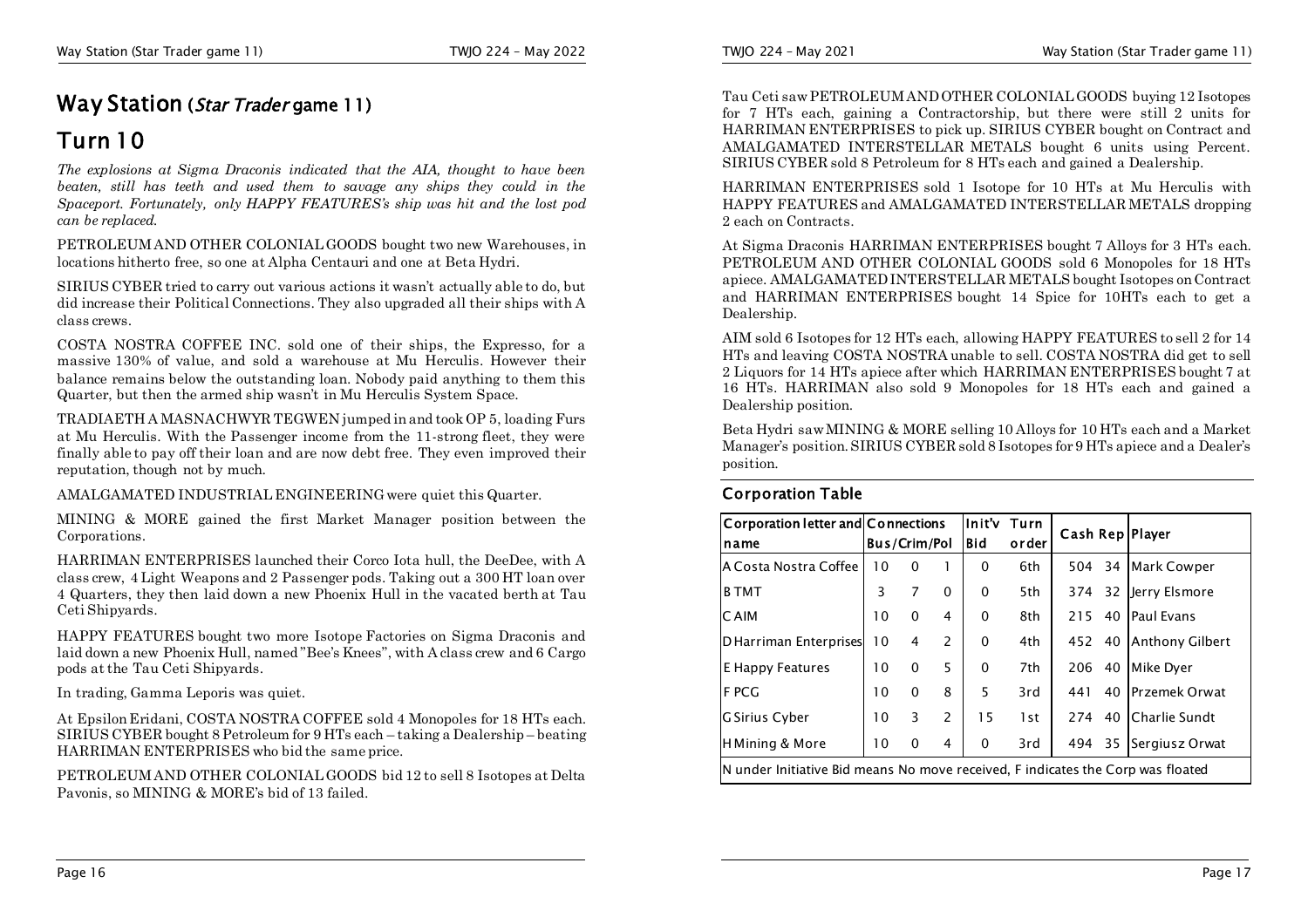#### Way Station (Star Trader game 11) TWJO 224 - May 2022

#### **Market Positions**

| Sys | $\star$ | <b>D</b> Irs | Cntrs | <b>MM</b> |
|-----|---------|--------------|-------|-----------|
| GL  | A       | A G          |       |           |
| EE  | A       | G            |       |           |
|     | Ī       | D G          |       |           |
|     | L       |              |       |           |
|     | M       |              |       |           |
|     | P       | D G          |       |           |
|     | S       |              |       |           |
| DP  | A       | E            |       |           |
|     | I       | F            |       |           |
|     | P       |              | F     |           |
|     | S       |              |       |           |
| TC  | A       | D            | A     |           |
|     | I       | GH           | D F   |           |
|     | P       | F G H        |       |           |
| MH  | A       | D            |       |           |
|     | I       | Н            | C E   |           |
|     | L       | E            |       |           |
|     | M       | CDF          |       |           |
|     | P       | Н            | D     |           |

| Sys  | ×  | Dirs                                                                 | Cntrs  | MМ |
|------|----|----------------------------------------------------------------------|--------|----|
| SD   | А  | C                                                                    |        |    |
|      | I  | F                                                                    | C      |    |
|      | Μ  |                                                                      |        |    |
|      | P  |                                                                      | F      |    |
|      | S  | ΕF                                                                   |        |    |
| SD   | A  | C G                                                                  |        |    |
|      | I  | C E G                                                                | D      |    |
|      | L  | ΕG                                                                   |        |    |
|      | М  | D                                                                    |        |    |
|      | S  | E F                                                                  |        |    |
| BН   | A  | A                                                                    |        | Н  |
|      | I  | D G                                                                  |        |    |
|      | Μ  | AF                                                                   |        |    |
|      | P  |                                                                      | F      |    |
|      | S  | F                                                                    |        |    |
| ъ г. | п. | * Commodity: Alloys/Isotopes/Liquors/<br>$\mathbf{m}$ , $\mathbf{1}$ | $\sim$ |    |

Monopoles/Petroleum/Spice

Entries are Corporation ID letters as Dealer, Contractor or Market Manager.

#### **News**

EV 22 took place this turn and the AIA attacked at Sigma Draconis.

There are no new News chits this turn. The current list (new chits in **bold**) is: Turn 11 P4, B5, C6 Turn 12C1

#### Turn 13P2

(Chits are identified by the Connection type and level required to see them and disappear/take effect in the News Phase of the turn listed.)

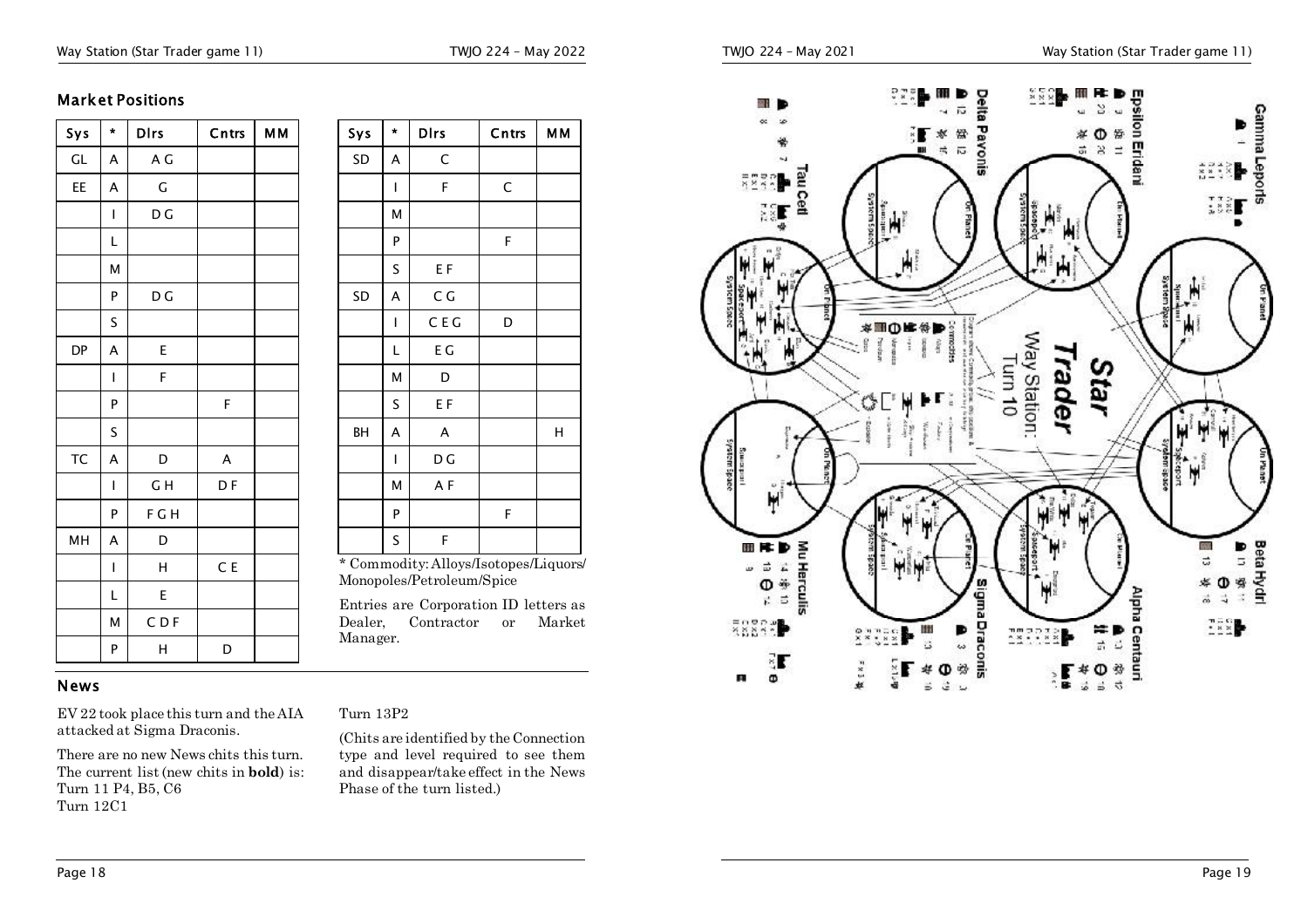#### **GM Notes**

If you don't have a Market position as a Contractor or a Market Manager you cannot order to buy or sell on Contract.

You cannot order to take an OP chit that someone has told you about, UNLESS you can see the chit yourself with your connections. You can, of course, act on a future event if someone has shared that information with you.

To take an OP chit with an illegal commodity (Slaves, Weapons, Tempus) you must order your ship to land On Planet. Do read section 17 of the rules, especially the bit about managing to land past planetary defences without any advantages.

> **Orders to Mike Dommett, 12 Watton Park, Bridport DT6 5NJ or by e-mail to mike\_dommett@yahoo.co.uk by Friday, 10th June 2022**



**Games from Pevans** Mail order board and card games in the UK

#### **The Castles of Tuscany**

Stefan Feld has transformed his dice-based *The Castles of Burgundy* into this faster, less complex game that's powered by cards. And based in Tuscany rather than Burgundy. It's still a challenge.



For 2-4 players, aged 10+, playing time 45-60 minutes: **£40.00**

#### **Exhibition: 20th Century**

For once the colon doesn't signify an expansion. The game is about curating an exhibition that covers the 20th century – using cards for each year from 1900 to 1999. It's a clever, challenging game especially when other players get in the way.

For 1-5 players, aged 9, playing time 20-50 minutes: **£20.00**

#### **Free Ride**

An intriguing railway game from Friedemann Friese. Set across Europe, the railway network is pre-printed and it's up to players to build it, connecting cities, and use it to transport passengers. The problem is that your lines keep getting nationalised. (English/German ed.)



For 1-5 players, aged 10+, playing time 50-90 minutes: **£40.00**

#### **Full Throttle**

Racing mopeds! But not driven (ridden?) by the players. Instead, the players bet on which machine/s will do best in the race. The mopeds'movement is driven by cards, the same cards the players use to place their bets.(English/German ed.)

For 2-6 players, aged 10+, playing time 20-40 minutes: **£18.00**

**Online at www.pevans.co.uk/Games** 



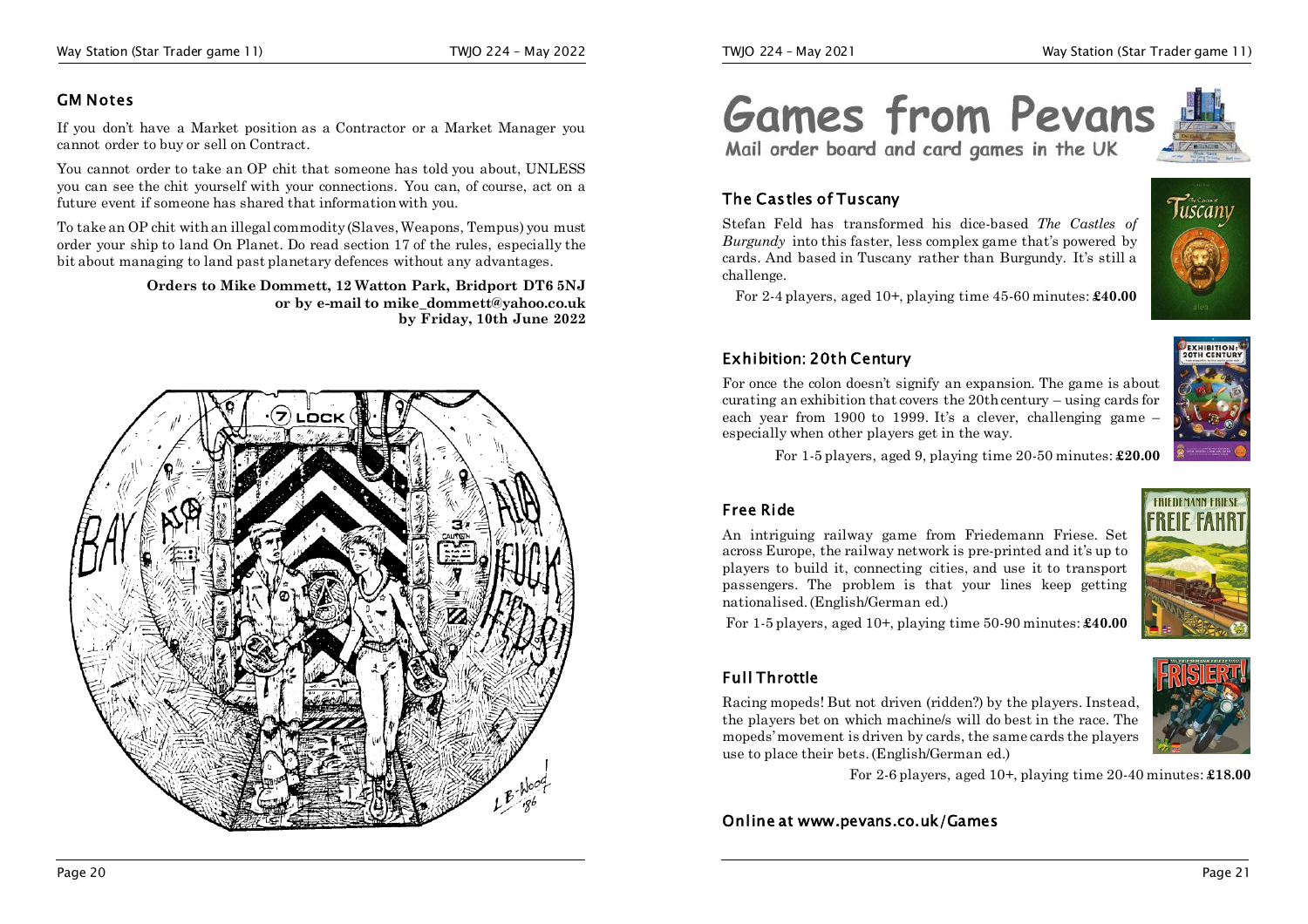### **Les Petites Bêtes Soyeuses**

Being a correspondence game of *En Garde!* Pevans since  $\overline{A}$ pril 1986 and now published of *To Win Just Once*.

New players are always welcome. If you'd like to play, you'll need to subscribe to *TWJO* (see page 13). You will also need (access to) a copy of the published rules to *En Garde!* (see www.engarde.co.uk).

> **Orders for February 1675 to Pevans at 180 Aylsham Drive, UXBRIDGE UB10 8UF, UK or lpbsorders@pevans.co.uk by Friday 10th June 2022**

### **January 1675 (359)**

The New Year begins with flourishing steel and over-worked doctors. Yes, the early mornings see affairs of honour being settled in the traditional way. We start with Baron Ben e'Volence, who chooses to meet M Zavier Ulric Turenne first to resolve their dispute over Mlle Did. Cuirassier e'Volence uses his regimental sabre and is seconded by Phillipe F'Loppe (Chris Knight was invited, too, but doesn't show up). For the diminutive Turenne it's a foil plus Gaz Moutarde and Louis Renault. This looks like an easy win for e'Volence, especially as he's far more skilled with his blade than Turenne with his. Expecting his opponent will try to surprise him with an immediate lunge, e'Volence ducks out of the way. However, he is overestimating his opponent's skill as Turenne is still struggling to take guard when e'Volence hits him with a slash. And that's that: an easy win for e'Volence indeed.

For his next opponent, e'Volence opts for Viscount Terence Cuckpowder, seconded by the bloody Turenne. He may be Chancellor, but Cuckpowder is an old cavalryman and also wields a sabre. Cuckpowder is also the larger of the two and his sabre expertise out-weighs that of e'Volence. The odds are against e'Volence this time. Cuckpowder's skill makes e'Volence look like he's standing still to provide target practice. A slash from Cuckpowder is all that's needed for e'Volence to concede.

In another private courtyard Didier de Malherbe meets his first choice of duelling adversary, Jean-Baptiste Barnier. This is absolutely evenly matched with both men using a rapier and neither having a second. Malherbe goes defensive, trying out his parrying technique. His timing is a bit off and he misses Barnier's first



lunge. He stops the second, though, allowing him to draw blood himself with his riposte. Time to go on the attack: his lunge coincides with Barnier's third, both men taking a second wound. However, it is Barnier who surrenders.

Malherbe faces Thomas de la Lune next. While his opponent may be another rapier man, he is also beefier and more skilled than Malherbe. There are still no seconds called on. Malherbe tries his parrying system again and is again hit by his adversary's first lunge. He surrenders immediately.

Lune has more people to fight and opts to face Hugh Challavas-Vichy next. The equally beefy Challavas-Vichy carries a rapier, too, and has a little more expertise than Lune. This time Lune opens with a furious lunge, hitting his opponent right at the start of the duel. Challavas-Vichy shrugs it off and responds with a lunge of his own. Lune surrenders.

While this is going on Jean-Baptiste Barnier has gone to his next duel, taking on rapier user Lascar Vivrebras, another man without a second. Barnier's wounds – and lack of skill – put him at a disadvantage here. His lunge is parried by Vivrebras, who pinks Barnier with his riposte. Feeling fragile, Barnier concedes the fight without further ado.

The uninjured Vivrebras moves on to meet the battered Thomas de la Lune for another rapier fight. His size gives Lune the advantage again, despite Vivrebras's greater expertise. A furious lunge from Lune is expertly parried by Vivrebras and the riposte provokes Lune's surrender.

At much the same time Jean-Baptiste Barnier is fighting Maurice Pauvre in another all-rapier, no-seconds duel. Pauvre has all the advantages: he's a bit bigger, more skilled and uninjured. He tries a parry, but is too quick and his block completely fails to stop Barnier's lunge. His own lunge is enough to prompt Barnier to concede, though. After this battering, Barnier declines to meet Hugh Challavas-Vichy on medical grounds.

Instead it is Maurice Pauvre's turn to take on Thomas de la Lune. And Lune's turn to take on Pauvre. Their injuries leave the two men on pretty much equal footing. Lune gets first blood with a furious lunge, but then takes a hit from Pauvre's lunge. It is Lune who surrenders.

The latest non-duel between Pierre Cardigan and Tarquin le Hatter has the latter berating his adversary – "Do you get pleasure out of this? Is it some middle-aged man thing?! You're going to be arrested you know, mark my words!" – before refusing to fight.

This leaves the encounter between Martin de Garnache and Roger d'Horne (formerly 'X3'). Garnache has his rapier and no less a personage than the Minister of State, Beau Reese Jean Seine, as his second. Well, Seine is his CO. Horne is not a member of the military, has no second and uses a foil. He does have the advantage of skill, though. Both men lunge, striking together to both score first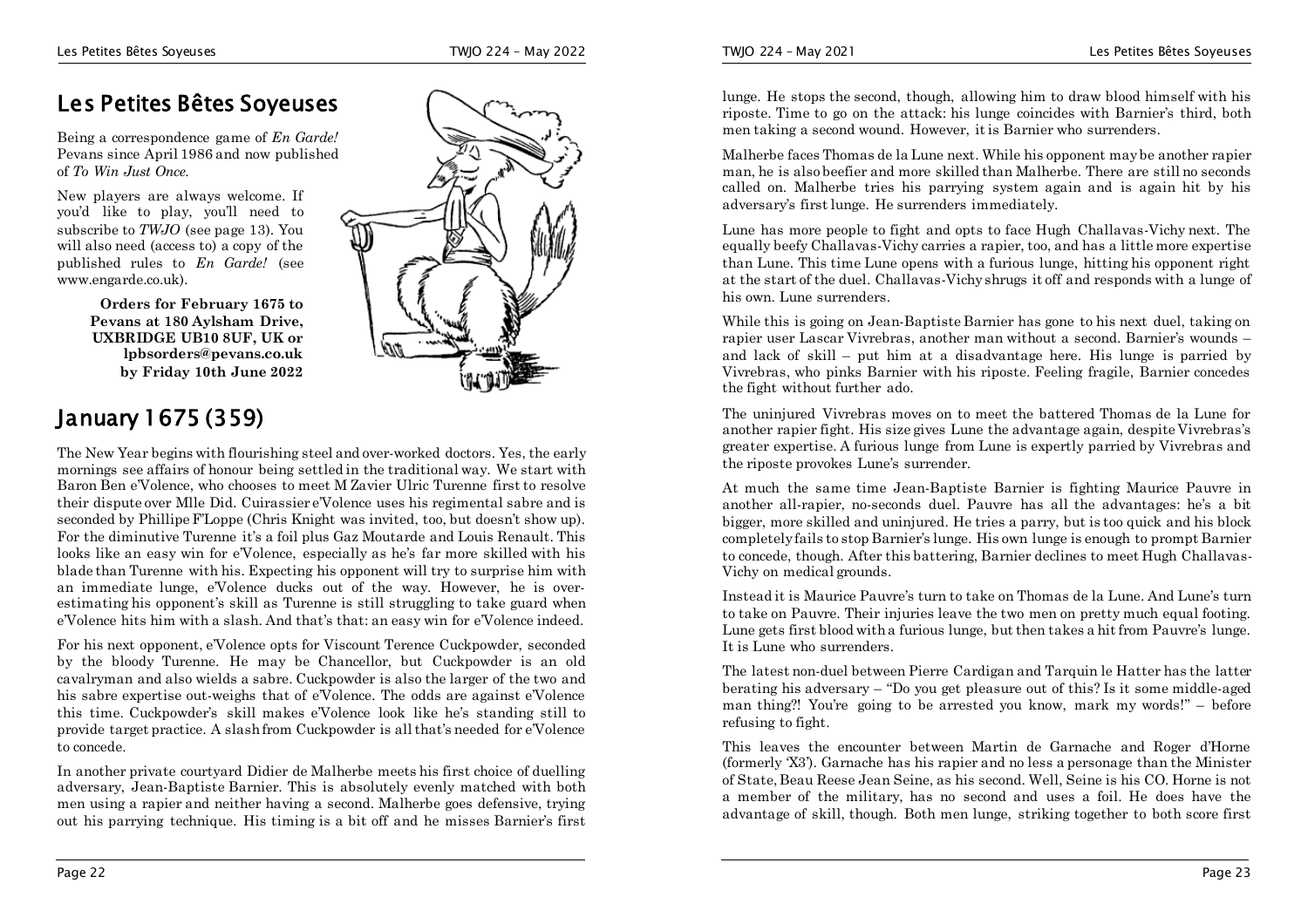blood. However, Garnache's attack is the start of a furious lunge and he inflicts further damage with the cut. Horne's slash is pointless (ho, ho), doing no damage with the foil's blunt edge. However, he is able to even the score with another lunge as Garnache recovers his balance. A second slash from the foil still has no effect as Garnache closes in to apply his boot. The vicious kick knocks Horne



down to one knee, from which position he gasps out his surrender.

#### **Aide-ing…**

In military affairs, Brigadier-General Marc de Zorro and Subaltern Louis Severin Descartes join forces to persuade Zorro's Aide to quit his post. Zorro promptly appoints Descartes in his place, meaning Descartes will serve with the Horse Guards Brigade staff come this summer's campaign. "I hope he knows what he's letting himself in for," muses Zorro.

Zorro still retains his position as head of the Queen's Own Carabiniers and it is in this role that he welcomes Roger d'Horne to the regiment. Horne already has the funds needed to buy his way to the rank of Major, putting him in command of first squadron while Zorro and Major Petit-Garson Riche serve in Brigade HQ.

The Lieutenant-Colonel of the Picardy Musketeers is put under unbearable pressure as Beau Reese Jean Seine, Balzac Slapdash and Tarquin le Hatter lean on him to retire. It is no surprise that he decides it is time to resign his commission, allowing Slapdash to buy his way to Colonel and command of the regiment.

Beau Reese Jean Seine and Tarquin le Hatter join forces again and call in favours to remove the current Colonel of the Gascon regiment. This leaves the senior Major in charge, but doesn't seem to benefit anyone else.

Jacques Hatt is owed some favours, too, and he uses them all to coax the Major of his regiment, the Grand Duke Max Dragoons, to resign. Tarquin le Hatter opposes this, but his influence is paltry in comparison. The Major goes, leaving the position of Dragoon Brigade Major empty as well, and GDMD Captain Henri Tard buys his way to Major – a move financed with a substantial loan. He then volunteers his new command – second squadron – for active service, in line with his CO's wishes.

The final move is General Jacques de Gain taking command of Second Army at the request of Field Marshal Leonard de Hofstadt. While Xavier Money ignores Minister of State Beau Reese Jean Seine's offer of Minister without Portfolio.

It looks like things will be hotting up in the United Provinces this month as a slew of volunteers head off to support the Frontier regiments. Chris Knight gives the Heavy Brigade its marching orders, taking the Crown Prince Cuirassiers – including Ben e'Volence – and Archduke Leopold Cuirassiers (Rick Shaw, the regiment's commander, is expecting this) into action.

Not to be out-done, Marc de Zorro mobilises the whole of the Horse Guards: "even the slippery Philippe Floppe should have a chance to show his mettle." This means the Dragoon Guards (led by Phillipe F'Loppe) and Queen's Own Carabiniers (Justin Thyme and new recruit Roger d'Horne) will have to forego their regimental rivalry for a while. Zorro's new Aide, Louis Severin Descartes, will get an early taste of Brigade-level action and Brigade Major Petit-Garson Riche has to leave Paris too. Descartes makes a point of ensuring the appropriate winter gear and equipment is supplied to the Brigade and especially the Brigadier.

Colonel Jacques Hatt marches the Grand Duke Max Dragoons out of Paris, eagerly accompanied by Lt-Colonel Nouveau W Odeur.

#### **…and a-betting**

With a large part of the army having left Paris for the rest of the season, the question is what impact this will have on the city's social scene. Not a lot seems to be the answer. January kicks off with Beau Reese Jean Seine and Madelaine de Proust holding a "Re-appoint Seine" rally at the Fleur de Lys. They are joined by many members of the Royal Foot Guards and  $\theta$  few one King's Musketeer. The guests start with the Minister of War and RFG Lieutenant-Colonel, Bastian de LaGarde, who takes the opportunity to discuss the state of the country with the Minister of State. Then there is KM Captain Claude de Nord, still with that miasma of disgrace about him. RFG Major Camille de Polignac brings Angelina di Griz. RFG Captain Charles Trenet escorts Leia Orgasma and tips his host a wink. "If anyone asks, I'll say you just looked in at this, the registered office of RFG plc," he volunteers. "Anyway, it's entirely work-related and not actually a social gathering in any way – Leia's just here to take the minutes." The Commissioner of Public Safety and RFG Major, Eclair de Lame, accompanies Ella Fant. RFG Subaltern Felipe Savant attends and Beau's Aide, RFG Captain Martin de Garnache, is the last. A good time is had by all, until Claude spots Colonel Pierre Cardigan of the Cardinal's Guard having a quiet drink with Edna Bucquette. It doesn't stay quiet for long as Claude trots over to swap acrimonious challenges with his enemy. That's enough socialising for Beau. He spends the rest of the month tucked up with Madelaine.

Leonard de Hofstadt and Frances Forrin are in the Fleur, too, and welcome some guests. RFG Captain Dureau Celbonet prefers Leonard as his host to his CO, Beau. As does RFG Captain Lou Scannon, who brings Bess Ottede with him. Jean Jeanie and Jackie Tinne are in the Fleur as well, staying away from everybody else. As he's not a member of the Royal Foot Guards nor the King's Musketeers and not a Minister, Xavier Money is excluded from Beau's gathering and spends a lonely month in the club's foyer. If only he'd accepted that offer to be a Minister…

KM Lt-Col Tarquin le Hatter prefers to take Deb Estaround to Bothwell's where they host Rex le Chien and Ada Andabettoir. Good job Tarquin topped up his finances (that is, borrowed some more cash) this month. Feeling flush, he donates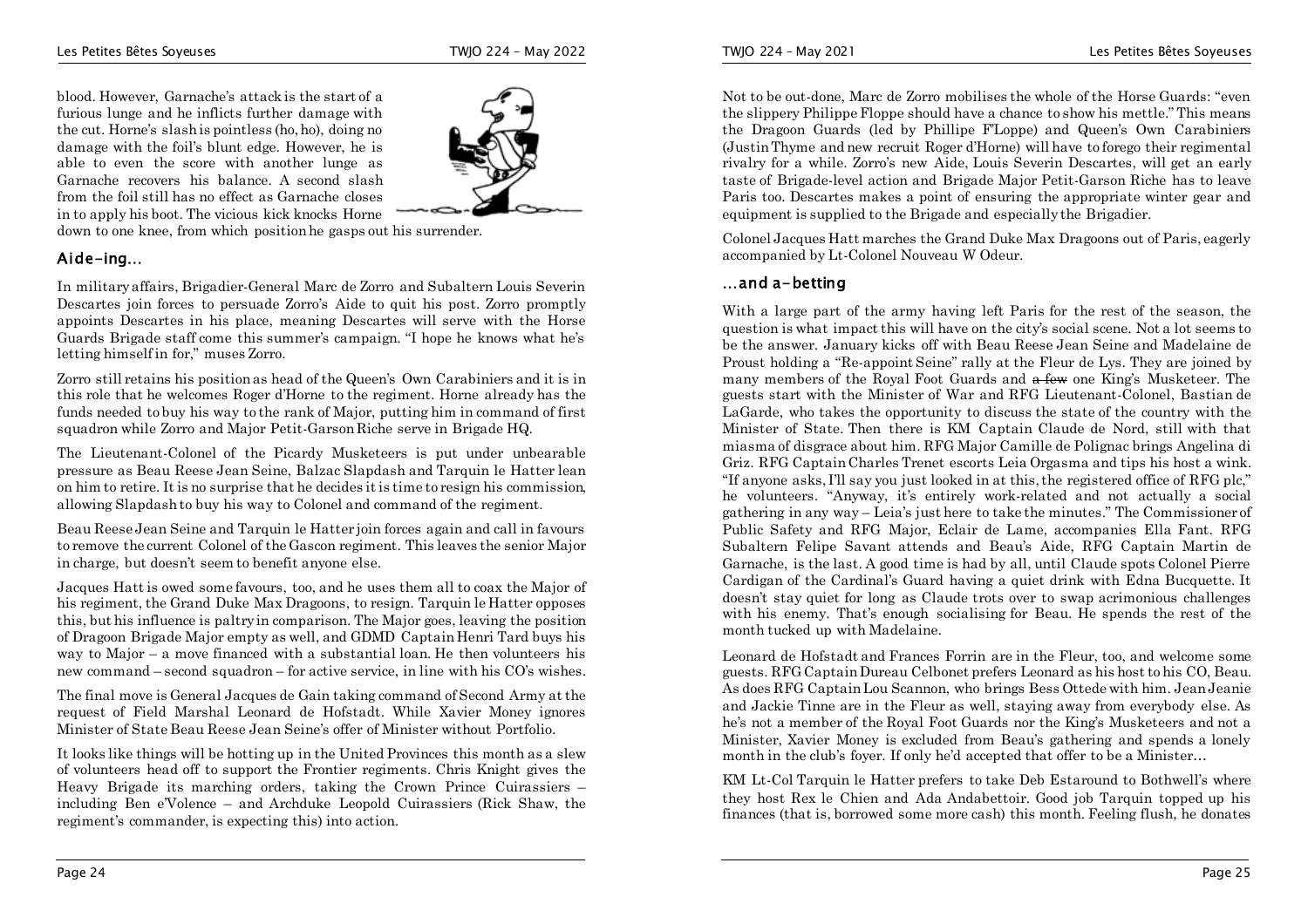some of this to Rex. Blue Gables is where Hugh Challavas-Vichy shows Ingrid a good time;Mustafa Lekk and Mary Huana have the Frog & Peach to themselves.

There is much less going on the following week. Though Leonard de Hofstadt and Frances do have their trio of guests (Dureau, Lou and Bess) in the Fleur again. Pierre Cardigan and Edna are in their favourite seats and Les Anonyme pops in with Carole Singeurs.



Bothwell's is relatively busy with Camille de Polignac and Angelina hitting the gaming tables. Staking 500 crowns a time, Camille makes five wagers, but his luck is not in this week. He cuts his first bet when he sees what the house rolls, loses the next two and cuts the remaining two. He ends up well out of pocket, but receives some admiration for his style. Charles Trenet

observes this with Leia. Henri DuShite is at the bar. Tarquin le Hatter and Deb are on their own this time and Xavier Money manages to get into a club – his own – with Kathy Pacific in tow.

Neville Moore takes Vera Cruz to Hunter's for a drink and to make a final check on arrangements for his chess tournament the following week. What he doesn't realise is that Balzac Slapdash and Eclair de Lame have turned up a week early and are kept outside by the doormen.

Hugh Challavas-Vichy and Ingrid return to Blue Gables to find Hercule D'Engin is also visiting. Mustafa Lekk and Mary continue in the Frog & Peach. While Didier de Malherbe shows up at Red Phillips with Josephine Buonoparte on his arm.

#### **Check, but not mates**

Despite competition from the "tavern crawl" organised by Lou Scannon, Neville Moore's chess tournament attracts quite a turnout. He leaves Vera at home so that he can concentrate on running the competition, but several competitors bring their lady friends for support. With twelve entrants, the top four players are given a bye for the first round of games. This sees Thomas de la Lune (possibly distracted by Violet Bott's attentions) lose quickly to Hercule D'Engin. Hugh Challavas-Vichy (supported by Ingrid la Suède) and Lascar Vivrebras (unlucky in love) fight a tense game, despite being regimental comrades, with Lascar eventually coming out on top. Louis Renault plays a blinder to completely out-class Gaz Moutarde, nominally the better player. (Maybe Gaz is spending too long with his lover  $$ though he does occupy a week with his cutlass as well this month.) A tie between Claude de Nord (who brings his new conquest, Ava Crisp, as talisman) and Maurice Pauvre (who saw off some muggers in the red light district the week before) sees a closely-fought re-match with Maurice coming out on top.

Hercule's reward is a second-round match against top seed Jean Jeanie, who is cheered on (quietly!) by Jacky. He plays well, giving Jean a couple of scares before succumbing. Lascar versus Jean-Baptiste Barnier (unlucky in love – twice) is a grudge match between regimental enemies. An orgy of piece-swapping sees Jean-Baptiste grind out a win by preserving more of his pawns. Louis tries his best, but his opponent, Jean-Paul Marsaud is on top form for an easy win. Having already played two games, it seems Maurice's concentration is wavering and he is handily beaten by Rex le Chien – to much cheering from Ada.

In the third round, Jean hits top form to crush Jean-Baptiste. Jean-Paul versus Rex is a much closer game, but clever play from Rex sees him come out on top. He gets even better in the final against Jean, putting him in check several times before being caught in a trap that sees him lose his queen and face inevitable defeat. The third-place game between Jean-Baptiste and Jean-Paul is a stalemate, but the rematch sees a mistake from Jean-Paul that allows Jean-Baptiste victory. Neville duly awards prizes, with Jean accepting his rather sheepishly, given his acknowledged Military Ability.

Chess etiquette out of the way, there is a round of challenge swapping as the Picardy Musketeers and 4th Arquebusiers present take exception to each other. That's Hugh, Lascar, Louis and Maurice for the former; Jean-Baptiste and Thomas for the latter.

A further group of socialites convene at Bothwell's for organiser Lou Scannon to lead them on a round of Parisian drinking establishments (the reputable ones, anyway). What Lou may not have made clear is that the company of ladies is not an option. Hence, Charles Trenet, Tarquin le Hatter, Xavier Money and Zavier Ulric Turenne are barred at the very start. (The irony being that their companions all then flounce off, leaving them alone anyway!) It is particularly galling for Charles as he'd only just courted his belle – a failure the week before would have meant success this week – and then tossed a coin to see which of his regimental colleagues' bashes to attend. This leaves just Balzac Slapdash, Dureau Celbonet and Martin de Garnache to accompany Lou on the expedition. Some time later Martin arrives back at Bothwell's clutching a half-full glass of wine and asking where the other laggards have got to. All are later retrieved from one or another tavern to sleep it off. Dureau was surprised to find how little cash he has left, but can't remember whether he bought a round or has had his pocket picked.

Once Lou's lot are on their travels, it's a quiet week in Bothwell's. Camille de Polignac, with Angelina, and Eclair de Lame, plus Ella, are busy at the gaming tables. Camille again wagers 500 crowns a time and his luck is a little better this time: he wins his first bet. He then cuts two and loses two, to end up with noticeably less cash than he started with. But a bit



more kudos. Eclair just plonks down a hundred crowns and watches it disappear. That doesn't do his social standing any good.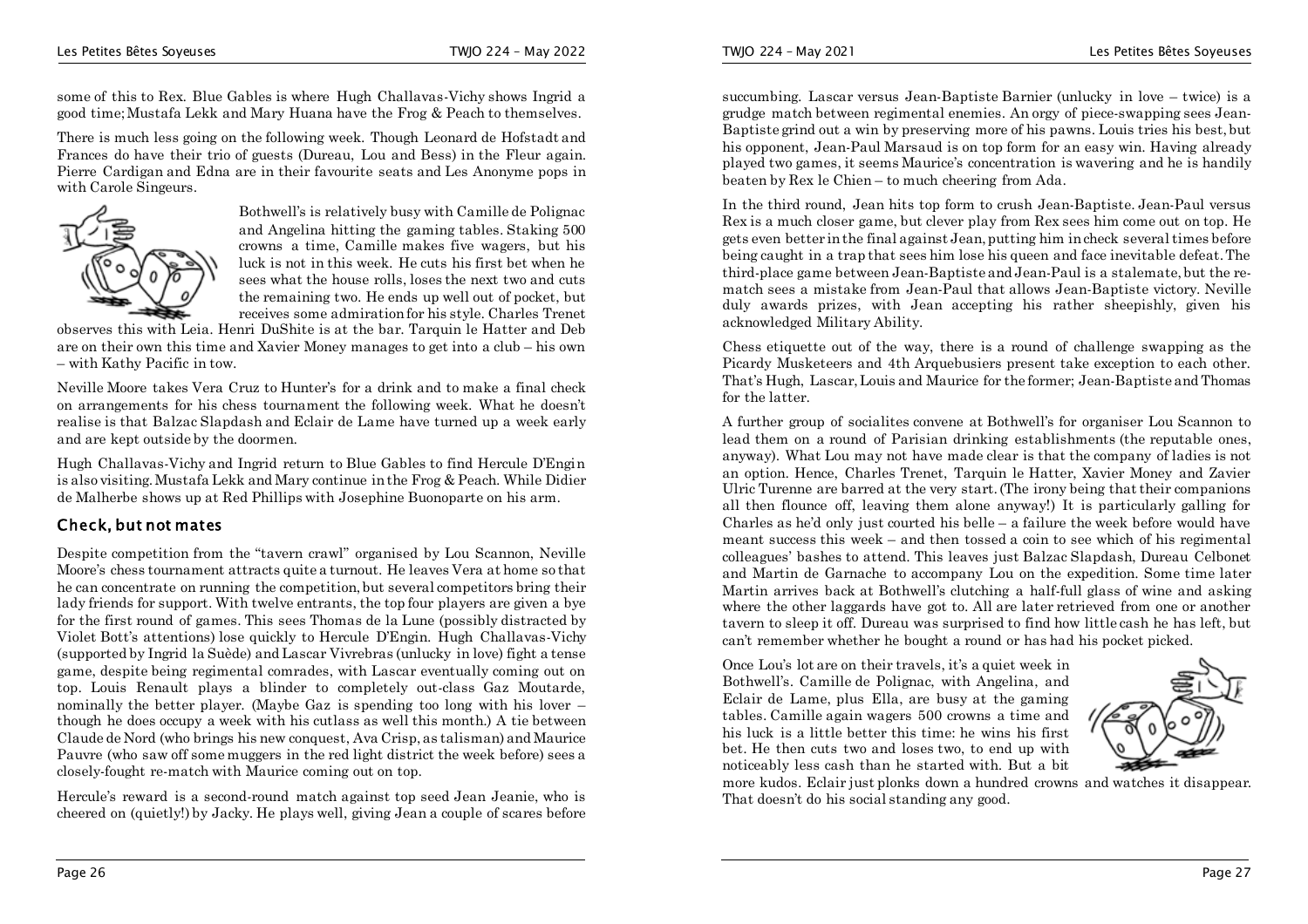Over at the Fleur, Les and Carole, Leonard and Frances and Pierre and Edna are once again at their favourite tables. Terence Cuckpowder puts in an appearance with Katy Did (the subject of many of those duels at the start of the month and last seen on the arm of Ben e'Volence). And Mustafa and Mary continue their vigil in the Frog & Peach.

The last week of January is more peaceful, with no organised social events. However, Bastian de LaGarde drops in at the Fleur to host Zavier Ulric Turenne and Lucy Fur – the result of another successful courtship earlier in the month (followed by an encounter with Martin de Garnache, who had eyes on Lucy too, but arrived too late). Bastian is sporting a rather colourful black eye from a run-in with the footpads after his visit to the bawdyhouses the week before. And that's after giving them the cash he had left over. At Bothwell's, Tarquin le Hatter and Deb are joined by Rex le Chien and Ada. And the Picardy Musketeers' chief, Louis Renault (plus Di Lemmere) hosts a couple of his subordinates at Hunter's: Hugh Challavas-Vichy, with Ingrid on his arm, and Maurice Pauvre.

The Frog & Peach continues to be home to Mustafa Lekk and Mary. Claude de Nord and Ava drop in to Hunter's as Claude is now a member. Lou Scannon takes Bess to Bothwell's. Xavier Money takes Kathy. Camille (plus Angelina) and Eclair (plus Ella) place some more bets. Camille manages not to lose any more money, winning two of his bets this time, losing one and cutting the other two. His style continues to garner him some admiration. Eclair loses another hundred crowns with no style at all. The Fleur de Lys sees Les Anonyme and Carole and Pierre and Edna back in again. Leonard is back at Frances's place for a change.

Left outside in the January cold this week was Didier de Malherbe. He seems to be the only person not to have heard about the military mobilisation at the start of the month and expects to Toady to Petit-Garson Riche at the Horse Guards club.



This month's iron man has to be Bernard de Lur-Saluces, who spends the entire time hefting a two-handed sword about. Feel those biceps! Jacques de Gain's four weeks of rapier practice aren't quite as gruelling (particularly when you think how skilled Gain must be by now). When not playing chess, Thomas de la Lune can be found in his regimental gym, improving his rapier skills. Successful courting at the start of January allows Pierre a'Noyer three weeks alone with his… rapier. Balzac Slapdash, Jean Jeanie, Jean-Paul Marsaud, Louis Renault and Neville Moore all fit in a couple of weeks rapier practice between their other engagements. For Terence Cuckpowder, it's two weeks with his sabre.

#### **New year, new loot**

It's January and sensible soldiers are behind stone walls, burning logs to keep warm. The French Army is in attack mode with five cavalry regiments (two full Brigades plus Grand Duke Max's Dragoons) roaming the Dutch countryside looking for enemy patrols to fight or supply wagons to plunder. There's also a battalion of the King's Musketeers, but their main job is looking after the regiment's commander, Greg de Bécqueur, while he works out his disgrace.

The Dragoon Guards have an indifferent month, but they do locate a supply barge stuck in the ice on a canal and pillage it effectively. Regimental CO Phillipe F'Loppe is over a thousand crowns richer as a result and is Mentioned in Despatches. The Queen's Own Carabiniers intercept an Imperial cavalry squadron and send them packing. Lieutenant-Colonel Justin Thyme is leading the regiment (as Marc de Zorro is Brigadier) and receives a Mention ("That'll show them"). This brings him the title of Baron and he collects 1,300 crowns worth of loot. The new Major, Roger d'Horne, does even better, with booty totalling 1,500 crowns.

This is all good news for Horse Guards Brigadier Marc de Zorro, who sees his name go into the Despatches, too, ("Those fur boots and gloves seem to have helped") followed by the award of a Barony. He is promoted to full Brigadier-General, cementing his command of the Brigade and ceding leadership of the QOCs to Thyme. A golden share of the plunder rewards him with close to 2,000 crowns. Zorro's new Aide, GDMD Subaltern Louis Severin Descartes, benefits from his boss's example to pick up just over 1,500 crowns in booty. Brigade Major Petit-Garson Riche makes do with just 1,500 crowns worth.

January is not quite so good for the Heavy Brigade, but CO Chris Knight still gets a Mention in Despatches ("Heavy!") and grabs a round thousand crowns of loot. Archduke Leopold's Cuirassiers stray too close to an enemy fort and take a salvo of cannon fire before retreating hastily. There's a Mention in Despatches for their commander, Rick Shaw, who decisively rallies his men once they were out of range again ("A good judge of distance"). A brief Mention comes the way of Crown Prince Cuirassiers CO Ben e'Volence ("He was there"), but he's more interested in plundering the Spanish supply wagons his men have captured. That's over 1,500 crowns worth for him.

The Grand Duke Max Dragoons try attacking a Dutch outpost. The results are mixed. Colonel Jacques Hatt is brevetted to Brigadier-General and takes the best part of two thousand crowns in loot. Lt-Colonel Nouveau W Odeur takes a musketball between the eyes. RIP. As a result, Major Henri Tard is brevetted to Lt-Col to go with his booty – slightly less than his CO's take.

Greg de Bécqueur leads his battalion of the King's Musketeers to good effect again, pocketing nearly another 1,500 crowns worth of plunder and practising a few phrases in Dutch on the bemused locals. This brings him another Mention in Despatches ("Disgraceful!").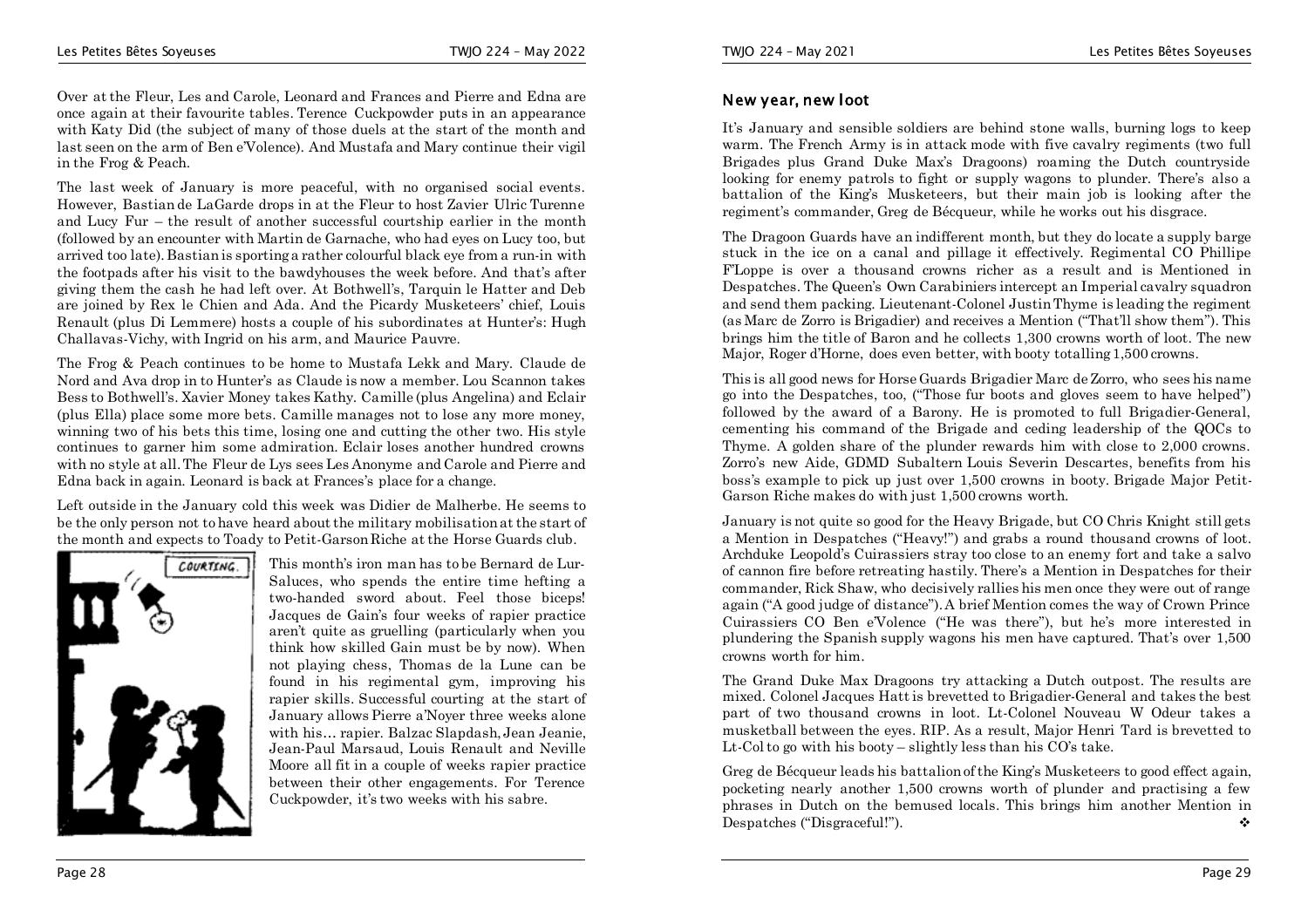### **Press**

#### **Announcements**

To: 1st Battalion Kings Musketeers Gentlemen,

We are off to the Front next month to smash the foe and bolster our pockets! Ready yourselves and God protect us all.

> † Lieut Colonel Tarquin le Hatter King's Musketeers

Men sought for France's premier regiment. Financial assistance available for suitable candidates.

> † Beau Reese Jean Seine Officer commanding RFG

#### **Matters of Honour**

#### To all in Paris,

Gentlemen, as a newcomer to this city I am surprised by the huge number of duels going on. As a precaution I would appreciate it if someone would offer to be my second if needed. Naturally I will reciprocate.

† Capt. Pierre a'Noyer

#### **Social**

\*\*\*\*\*\* St Valentine's Day Ball \*\*\*\*\*\* Gentlemen of Paris, please bring your Ladies to a St Valentine's Day Masked Ball, February Week 2. All costs paid. Prizes for the best Masks. All gentlemen of social level 10 and over welcome. Gentlemen of a lower social level, please contact me directly and I will make arrangements with the doorman.

† Xavier Money

#### To the officers and men of the Picardy Musketeers

I note of late some of you have been entangled in less than favourable company and are consequently forcing me to arise early, with bandages and cognac, to watch you defend the regiment's honour.

I have been fortunate to secure a translation of Jerónimo Carranza's treatise "De la Filosofía de las Armas y de su Destreza y la Aggression y Defensa Cristian". The regimental fencing master and I have been studying his work. I suggest you might like to join me during the first week of February to see a demonstration of his ideas, assuming you survive your encounters. Afterwards, please join Di Lemmere and me for some refreshments at my club. Of course, your ladies are welcome to come and watch and join us at my club at my expense.

Other friendly gentlemen\* and their ladies are welcome to join me at my club to discuss this alternative to the Italian and French schools of swordsmanship at their own expense.

[\*Social Level 7 and above]

Pah! We don't accept strange Spanish ways of fencing in Paris.

#### † Le Roi

Week 1 of February: all ranks of the First Army are invited for strategy planning at my club. Costs paid; ladies may attend for once the business is completed. † JJ

#### **Ministerial Correspondence**

My Dear Lord Minister of War,

I have the final vital and convincing proof of the Lunatic Frontier Division Commander's insanity.

An agent I sent to observe his movements at the Front discovered a Golden Eclair smelted from Quartermaster's Funds in his knapsack.

I will meet you at Fleur at the end of the month and present you with this wildly excessive and decadent evidence that proves he must be removed.

Yours,

† B.Lt.Gen Zavier Ulric Turenne

#### **Personal**

Lord Percy Percy says, as arrogance is becoming fashionable, Jean-Baptiste Barnier is very fashionable.

To: Rex Le Chien

Dear Sir,

Welcome to Paris and congratulations on your recent success with your duel. No doubt my expert seconding helped. I understand you have something of a cash flow problem and of course I have lent you a few crowns.

Perhaps you should be more prudent with your expenditure? Here are some of my top money saving tips.

1. No need for a horse. Use two coconut halves and neigh as you run down the street.

2. If you do have a horse, no need for expensive chocolates for your mistress (my ex) simply pile some horse dung onto a plate and tell her the chocolate has gone off.

3. Snip the brim of your hat into small pieces. This can be chewed when you are hungry.

4. Freshen up stale bread by rubbing it with a raw garlic clove.

Next week I will show you how to make your own inexpensive cheese.

Yours, † Claude De Nord

To Lieutenant Colonel Tarquin le Hatter

From Colonel Pierre Cardigan

I expected better behaviour from a member of one of His Majesty's premier regiments and put you dropping your weapon down to your lack of experience of its use, but calling to the Commissioner of Public Safety for your own failing to uphold your regiment's honour, shows a complete lack of respect for the members of the King's Musketeers and a discourtesy to the Commissioner for Public Safety by assuming his office has nothing better to do then defend you and sinks to a new low.

Your lack of decorum shows that you also lack the decency of a gentleman and did intentionally throw your weapon at me. I can only hope that Commissioner Eclair de Lame treats your request with the same disrespect you have shown his office and, for the sake of all the gentlemen of His Majesty's armies, that Field Marshal L de Hofstadt never has to seek his aide's advice.

Don't be Insane: use influence for Seine to continue as Minister of State. † Beau Reese Jean Seine, Minister of State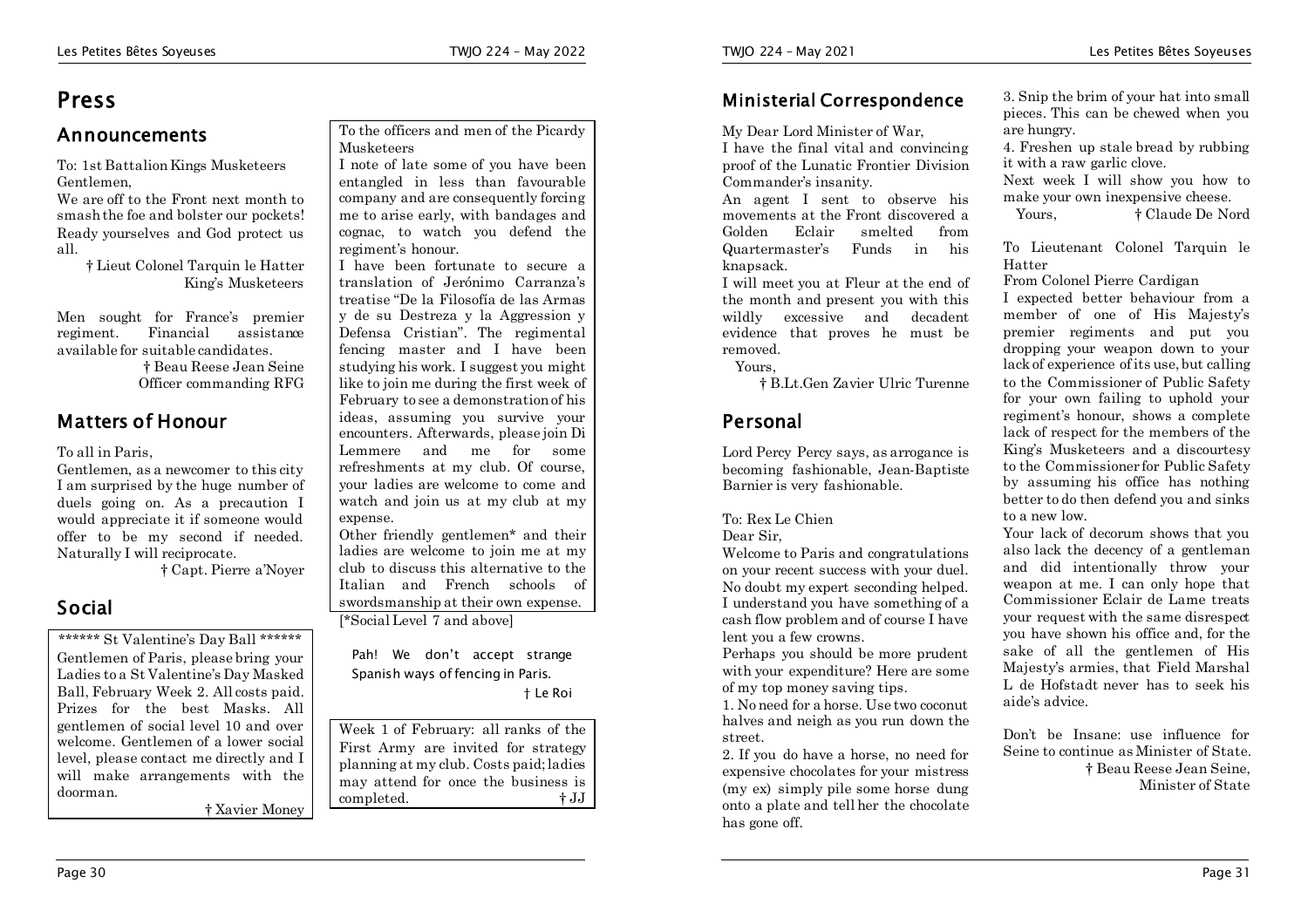#### **Welcome**

Joining us for next turn is Tim Rattray, something of a newcomer to *En Garde!*. Welcome to LPBS, Tim, and be gentle, everybody else.

#### **Notes**

The *En Garde!* rules are available to *LPBS* players at a reduced rate: see any month's Points Arising page at www.pevans.co.uk/LPBS.

There's an email group for *En Garde!* players and GMs, providing a forum to swap stories and ideas. Sign up at: https://groups.io/g/EnGarde

### **Announcements**

Bastian de LaGarde asks NPC Division Commander of Frontier Division to resign

Beau Reese Jean Seine applies for Minister of State

Chris Knight applies for Minister of State

**Reminders**: It is worth sending orders in even if they're late: I may be able to action the orders and should be able to use any press. It also reassures me that you're still there.

Orders (and press) should be emailed to lpbsorders@pevans.co.uk – you'll get an automated reply when the message arrives in my mailbox. Please give your name and your character's name and specify actions in full detail. If you want a query answered before the deadline, please use LPBS@pevans.co.uk instead.

Terence Cuckpowder applies for Minister of State

Zavier Ulric Turenne asks NPC Division Commander of Frontier Division to resign

Zavier Ulric Turenne applies for Division Commander of Frontier Division

### **Duels**

#### **Results of January's duels**

Ben e'Volence (with PFL, gains 1 Exp) beat Zavier Ulric Turenne (with GM & LR).

Tarquin le Hatter didn't turn up to fight Pierre Cardigan and lost SPs.

Terence Cuckpowder (with ZUT, gains 1 Exp) beat Ben e'Volence (with PFL).

Jean-Baptiste Barnier declined to meet Hugh Challavas-Vichy as he was under half Endurance.

Lascar Vivrebras (gains 1 Exp) beat his enemy Jean-Baptiste Barnier.

Didier de Malherbe (gains 1 Exp) beat his enemy Jean-Baptiste Barnier.

Thomas de la Lune (gains 1 Exp) beat his enemy Didier de Malherbe.

Hugh Challavas-Vichy (gains 1 Exp) beat his enemy Thomas de la Lune.

Tarquin le Hatter You could practise a little? At least you know to surrender when bleeding. † Cuckpowder

#### To Lord Percy Percy

Sir, re 'grinding of the faces of the poor': why would I engage in so futile an activity? No amount of grinding, polishing, smoothing or other attempts at embellishment will ever improve their countenance so why bother? No, tax their mirrors I say. And could someone please invent glazed glass to stop their horrible faces peering in through our windows!

> † Earl LaGarde, Too Busy For Futility

#### **Poetry Corner**

(All signed poetry submissions gain their author at least 1 SP)

Lust we forget 1 Madelaine, I'd love to pull her, "If I May...?" "Would love to Ulla!" Ophelia Derriere, Maggie Nifisent, or Lucy Fur, 2 Katy Did, Anne, Betty Kant, "I wonder... would Ella Fant?" Pet Ulante, I'd happily pay her, But would she Sue? "I'd love to, Leia." 3 Viv Ayschus, and Deb Onairre, Bess Ottede, with this Di Lemmere, "With such choices, at the front why is every feller Thinking only of Edna Bucquette with Sal Munella?"

† Henri Tard

Tarquin and Claude. My affluent chums, I thank you sincerely For your generous sums! If anyone else Wants to buy a good friend, Just dig in your pockets To find crowns to send.

### **Points Arising**

Page 32

#### **Next deadline is 10th June**

My apologies for the delay in getting this out. I've pushed the deadline back to 10th June and am hoping I can catch up a bit.

A full set of orders this time – it's been a while since that happened. Thank you, everyone.

Terence Cuckpowder's term as Chancellor of the Exchequer expires at

the end of February. Anyone who wants the job should apply with their February orders, for resolution at the start of March. However, the position will be appointed by the new Minister of State.

#### **Absent friends**

Nobody.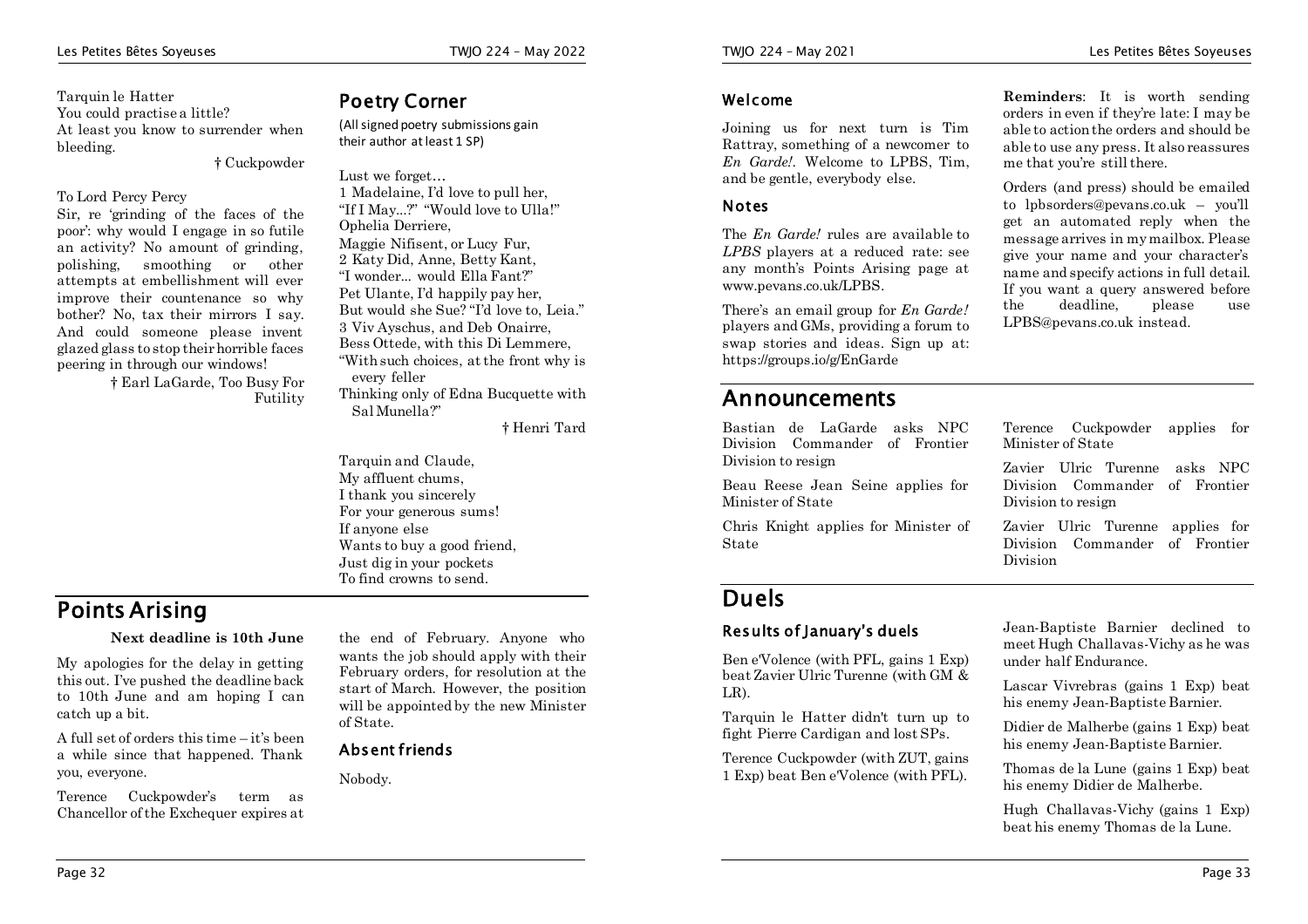Maurice Pauvre (gains 1 Exp) beat his enemy Jean-Baptiste Barnier.

Lascar Vivrebras (gains 1 Exp) beat his enemy Thomas de la Lune.

Maurice Pauvre (gains 1 Exp) beat his enemy Thomas de la Lune.

Martin de Garnache (with BRJS, gains 1 Exp) beat Roger d'Horne.

#### **Grudges to settle next month**

Claude de Nord (Sabre, Seconds TlH & RlC, 5 rests) and Pierre Cardigan (Sabre, Seconds BRJS, adv.) have mutual cause for being in enemy regiments.

Zavier Ulric Turenne (Foil, Seconds GM & LR, 1 rests) has cause with Martin de Garnache (Rapier, Seconds BRJS, adv.) as he tried to court Lucy.

Hugh Challavas-Vichy (Rapier, Seconds LR, adv.) and Jean-Baptiste Barnier (Rapier, 3 rests) have mutual cause for being in enemy regiments.

Hugh Challavas-Vichy (Rapier, Seconds LR, adv.) and Thomas de la Lune (Rapier) have mutual cause for being in enemy regiments.

Jean-Baptiste Barnier (Rapier, 3 rests) and Louis Renault (Rapier, adv.) have mutual cause for being in enemy regiments.

Jean-Baptiste Barnier (Rapier, 3 rests) and Lascar Vivrebras (Rapier,

### **New Characters**

Ray Vahey gets the Second son of a wealthy Gentleman: Init SL 4; Cash 500; MA 3; EC 5 (X1).

Tim Rattray gets the Second son of a very wealthy Merchant: Init SL 3; Cash 500; MA 5; EC 4 (X2).

adv.) have mutual cause for being in enemy regiments.

Jean-Baptiste Barnier (Rapier, 3 rests) and Maurice Pauvre (Rapier, adv.) have mutual cause for being in enemy regiments.

Louis Renault (Rapier, adv.) and Thomas de la Lune (Rapier, 1 rests) have mutual cause for being in enemy regiments.

Lascar Vivrebras (Rapier, adv.) and Thomas de la Lune (Rapier, 1 rests) have mutual cause for being in enemy regiments.

Maurice Pauvre (Rapier, adv.) and Thomas de la Lune (Rapier) have mutual cause for being in enemy regiments.

*"adv." shows who (if anyone) has the advantage of higher Expertise: his first duelling sequence need only contain six actions.*

All duels listed above (including any to be voted on) must be fought next month unless held over (below). Orders conditional on a challenge being voted cause are acceptable.

#### **Duels held over to March:**

Ben e'Volence versus Terence Cuckpowder.

### **Tables**

#### **Other Appointments**

| King's Escort: Ensign N                                  | Captain N                            |
|----------------------------------------------------------|--------------------------------------|
| Cardinal's Escort: Ensign N                              | Captain N                            |
| Aides: to Crown Prince N                                 | to Field Marshal TIH                 |
| Provincial Military Governors: BdLS/N/N/N/N              |                                      |
| City Military Governor N                                 | Adjutant-General N                   |
| Inspectors-General: of Cavalry N                         | of Infantry $\overline{\phantom{a}}$ |
| Commissioner of Public Safety EdL (until end May 1674)   |                                      |
| Chancellor of the Exchequer TC (until end February 1674) |                                      |
| Minister of Justice GdB (until end August 1674)          |                                      |
| Minister of War BdLG (until end May 1674)                |                                      |
| Minister of State __                                     |                                      |

Shows who holds appointments outside military units (except Aides): ID for Characters, "N" for NPC, for vacant, "CPS" for extra posts held by the CPS

#### **Army Organisation and 1674's Summer Deployment**

| First Army (Defence)                      | JJ/N/BeV/N        |  |
|-------------------------------------------|-------------------|--|
| Guards Brigade (Defence) - RFG CG KM      |                   |  |
| Second Army (Assault)                     | $IdG/\gamma N6/N$ |  |
| First Division (Assault)                  | N5/N/N6           |  |
| 1st Foot Brigade (Assault) - RM PM        |                   |  |
| 2nd Foot Brigade (Assault) - 13F 53F      |                   |  |
| Second Division (Assault)                 | N5/N/N2           |  |
| 3rd Foot Brigade (Assault) - 27M 4A       |                   |  |
| 4th Foot Brigade (Assault) - 69A Gscn     |                   |  |
| Frontier Division (Assault)               | N1/N/M4           |  |
| Frontier Regiments (Assault)              |                   |  |
| Third Army (Field Ops)                    | N6/N/Anon/N       |  |
| Cavalry Division (Field Ops)              | N2/N/N6           |  |
| Horse Guards Brigade (Field Ops) - DG QOC |                   |  |
| Heavy Brigade (Field Ops) - ALC CPC       |                   |  |
| Dragoon Brigade (Field Ops) - GDMD PLLD   |                   |  |

Organisation and Deployment for the Campaign Season with Army and Division posts (Commander/Aide/Adjutant/QMG) Entries are ID for player characters, " $N$ " (+ MA if needed) for NPC, for vacant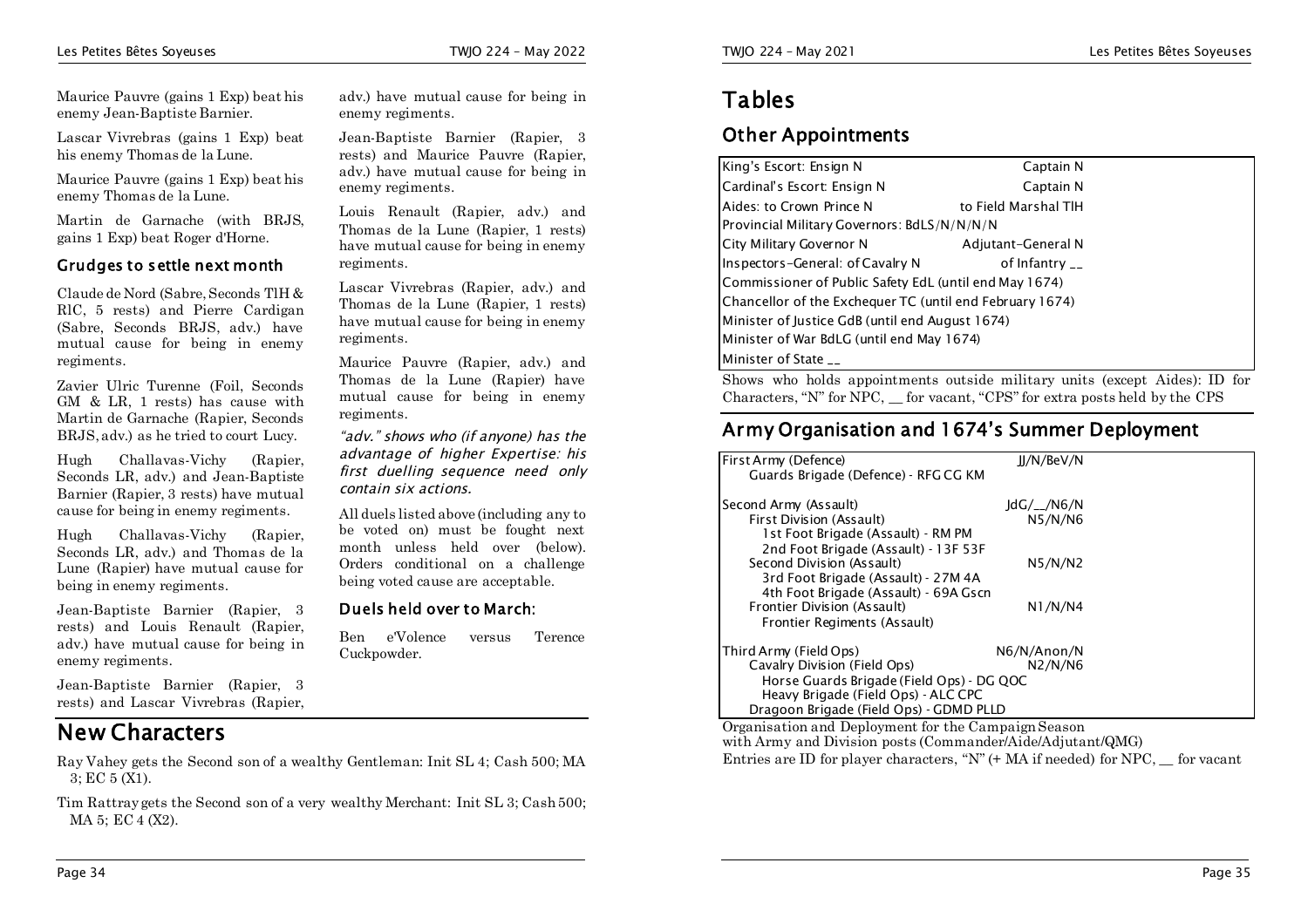#### **Brigade Positions**

| Guards Brigade       | N2/N/CdP     |  |
|----------------------|--------------|--|
| Horse Guards Brigade | MdZ/LSD/PGR  |  |
| Heavy Brigade        | $CK/N/_{--}$ |  |
| Dragoon Brigade      | $N3/N/_{--}$ |  |
| First Foot Brigade   | N3/N/N5      |  |
| Second Foot Brigade  | N3/N/N6      |  |
| Third Foot Brigade   | ML/N/N1      |  |
| Fourth Foot Brigade  | N2/N/N3      |  |

Current CO/Aide/Brigade Major of each Brigade; entries are ID for player characters, "N" (+ MA if needed) for NPC, \_\_ for vacant

#### **Frontier Regiments**

|                   |                                                                        |                               |                |                | (Assault for Dec-Feb) |
|-------------------|------------------------------------------------------------------------|-------------------------------|----------------|----------------|-----------------------|
|                   | F1                                                                     | F <sub>2</sub>                | F <sub>3</sub> | F4             | <b>RNHB</b>           |
| Colonel           | N <sub>2</sub>                                                         | N5                            | N1             | N <sub>5</sub> | N8                    |
| Attached          |                                                                        |                               |                |                |                       |
| Also at the Front |                                                                        |                               |                |                |                       |
|                   | Horse Guards Brigade (Dragoon Guards, Queen's Own Carabiniers)         |                               |                |                |                       |
|                   | Heavy Brigade (Archduke Leopold Cuirassiers, Crown Prince Cuirassiers) |                               |                |                |                       |
|                   |                                                                        | King's Musketeers - 2 Bn only |                |                |                       |
|                   |                                                                        | Grand Duke Max's Dragoons     |                |                |                       |
|                   |                                                                        |                               |                |                |                       |
|                   |                                                                        |                               |                |                |                       |

This table shows the Colonels of the Frontier regiments (" $N$ " + MA for NPCs), together with the volunteers assigned for the season.

#### **Battle Results**

| Horse Guards Brigade: 1         |
|---------------------------------|
| Dragoon Guards: 3               |
| Queen's Own Carabiniers: 1      |
| Heavy Brigade: 1                |
| Archduke Leopold Cuirassiers: 5 |
| Crown Prince Cuirassiers: 2     |
| King's Musketeers: 1            |
| Grand Duke Max's Dragoons: 3    |
|                                 |

#### **Femmes Fatales**

| Femmes Fatales                                                                     |                                         |              |                      |                           |
|------------------------------------------------------------------------------------|-----------------------------------------|--------------|----------------------|---------------------------|
| No Name                                                                            | SL                                      | Attr         | Lover                | appointment or hever rank |
| Edna Bucquette<br>64                                                               | 18                                      | w            | PС                   |                           |
| 3<br>Kathy Pacific                                                                 | 17                                      | В            | XМ                   |                           |
| 54 Madelaine de Proust 17                                                          |                                         |              | <b>BRIS</b>          |                           |
| 35 Katy Did                                                                        | 16                                      | I            | ТC                   |                           |
| 42 Maggie Nifisent                                                                 | 16                                      | B            |                      |                           |
| 55 Jacky Tinne<br>52 Guinevere d'Arthur                                            | 16                                      |              | JJ                   |                           |
|                                                                                    | 15                                      | B/W          |                      |                           |
| 10 Frances Forrin                                                                  | 14                                      | B            | LdH                  |                           |
| 21<br>Helen Highwater                                                              | 14                                      | w            |                      |                           |
| 48 Fifi                                                                            | 14                                      | B/W          |                      |                           |
| 62 Alison Wunderlandt                                                              | 14                                      |              |                      |                           |
| 11<br>Laura de Land                                                                | 13                                      |              |                      |                           |
| 16 Ophelia Derrière                                                                | 13                                      |              |                      |                           |
| 26 Ella Fant                                                                       | 13                                      | В            | EdL                  |                           |
| 27 Lucy Fur                                                                        | 13                                      | В            | ZUT                  |                           |
| 30 Leia Orgasma                                                                    | 13                                      | В            | CТ                   |                           |
| 45 Cath de Thousands                                                               | $\begin{array}{c} 13 \\ 12 \end{array}$ |              |                      |                           |
| Lotte Bottle<br>8                                                                  |                                         | B            |                      |                           |
| 12 Charlotte de Gaulle                                                             | 12                                      |              |                      |                           |
| 17 Henrietta Carrotte                                                              | $\begin{array}{c} 12 \\ 12 \end{array}$ | I/W          |                      |                           |
| 28 Vera Cruz                                                                       |                                         |              | NΜ                   |                           |
| 31 Bess Ottede                                                                     |                                         | l/W          | LS                   |                           |
| Sue Briguet<br>1                                                                   |                                         | B            |                      |                           |
| $\begin{array}{c} 12 \\ 12 \\ 11 \\ 11 \\ 11 \\ 11 \end{array}$<br>4<br>Anne Tique |                                         | W            |                      |                           |
| 9<br>Deb Onairre                                                                   |                                         | T            | TIH                  |                           |
| 40 Sheila Kiwi                                                                     | 11                                      |              |                      |                           |
| 63 Carole Singeurs<br>20 Emma Roides                                               | 11<br>10                                |              | Anon                 |                           |
| zo Emma Roides<br>33 Anna Rexique<br>38 Pet Ulante                                 | 10                                      | L            |                      |                           |
| 38 Pet Ulante                                                                      | 10                                      | Ш<br>W       |                      |                           |
| 43 Di Lemmere                                                                      | 10                                      | $\mathbf{I}$ | LR                   |                           |
|                                                                                    | 10                                      | B            | CdP                  |                           |
| 53  Angelina de Griz<br>56  Ingrid la Suède                                        | 10                                      |              | HCV                  |                           |
| 6                                                                                  | 9                                       |              |                      |                           |
| Viv Ays chus                                                                       | 9                                       | I            | CdN                  |                           |
| 57 Ava Crisp<br>59 May Banquot l'Idée                                              | 9                                       |              |                      |                           |
| Betty Kant<br>2                                                                    | $\bar{8}$                               | L            |                      |                           |
| 19 Jenny Russe                                                                     | $\bar{8}$                               | W            |                      |                           |
| 32 Sal Munella                                                                     | $\bar{8}$                               | W            |                      |                           |
| 41<br>Marie Antoinette                                                             | 8                                       | B/I          |                      |                           |
| 49 Mary Huana                                                                      |                                         | 8 B/I/W ML   |                      |                           |
| 34 Freda de Ath                                                                    |                                         | W            |                      |                           |
| 39 Thomasina Tancenjin                                                             | $\frac{7}{7}$                           | ı            |                      |                           |
| 50 Ulla Leight                                                                     | 7                                       | ı            |                      |                           |
| 5 Belle Epoque                                                                     | 6                                       | B/I          |                      |                           |
| 13 Josephine Buonoparte 6                                                          |                                         | I/W          | <b>DdM</b>           |                           |
| 24 Violet Bott                                                                     | 6                                       | 1/W          | TdlL                 |                           |
| Ada Andabettoir<br>15                                                              |                                         | $\dot{B}/I$  | RIC                  |                           |
| 25<br>Lois de Lô                                                                   | $\frac{5}{5}$                           | В            |                      |                           |
|                                                                                    |                                         |              |                      |                           |
| Mistresses<br>in                                                                   |                                         |              | Paris. Attr(ibutes): |                           |
| B=Beautiful, I=Influential, W=Wealthy.                                             |                                         |              |                      |                           |

Lover only if seen in public this month.

TWJO 224 – May 2021 Les Petites Bêtes Soyeuses

|                                           |                          |                      |     |                                     |                 |     |                                               |                             |                              |        |                         |                            | ມິຍາ                                                                                                                                                                           |
|-------------------------------------------|--------------------------|----------------------|-----|-------------------------------------|-----------------|-----|-----------------------------------------------|-----------------------------|------------------------------|--------|-------------------------|----------------------------|--------------------------------------------------------------------------------------------------------------------------------------------------------------------------------|
|                                           |                          |                      | ŠΣ  |                                     |                 |     |                                               | 52                          |                              | $\leq$ |                         |                            |                                                                                                                                                                                |
|                                           |                          |                      |     |                                     |                 |     |                                               |                             |                              |        |                         |                            |                                                                                                                                                                                |
|                                           |                          |                      |     |                                     |                 |     |                                               |                             |                              |        |                         |                            | $\mathsf{R}^{\mathsf{C}}$                                                                                                                                                      |
|                                           |                          |                      |     |                                     |                 |     |                                               |                             |                              |        |                         |                            |                                                                                                                                                                                |
|                                           |                          |                      |     |                                     |                 |     |                                               |                             |                              |        |                         |                            |                                                                                                                                                                                |
|                                           |                          |                      |     |                                     |                 |     |                                               |                             |                              |        |                         |                            | ្ភី៩៩៩                                                                                                                                                                         |
|                                           |                          |                      |     |                                     |                 |     |                                               |                             |                              |        |                         |                            |                                                                                                                                                                                |
|                                           |                          |                      |     |                                     |                 |     |                                               |                             |                              |        |                         |                            |                                                                                                                                                                                |
|                                           |                          |                      |     |                                     |                 |     |                                               |                             |                              |        |                         |                            |                                                                                                                                                                                |
|                                           |                          |                      |     |                                     |                 |     |                                               |                             |                              |        |                         |                            |                                                                                                                                                                                |
| პ<br>ი<br>÷mm<br>Ž∑S<br>ြ<br>$\mathsf{S}$ | $5.257$<br>$5.222$<br>호령 | %<br>$Z \leq Z \leq$ | OOC | $\triangle L$<br><b>云 오 조 오 오 즈</b> | šξ<br>임a호<br>인종 | ESZ | <b>CDMDPM</b><br>2 *<br>022555555<br>02255555 | ៜៜៜឨឨឨឨ<br>៷៓៓៓៓៓៓ឨឨឨឨ<br>윾 | ž Š Š Š<br><b>PLLD</b><br>NC | 53F    | <b>ร์</b> ละระระ<br>27M | 4A<br><u>e 국 호</u><br>프 호텔 | 69A<br>$\overset{\ast}{\triangle}$ $\overset{\ast}{\triangle}$ $\overset{\ast}{\triangle}$ $\overset{\ast}{\triangle}$ $\overset{\ast}{\triangle}$ $\overset{\ast}{\triangle}$ |